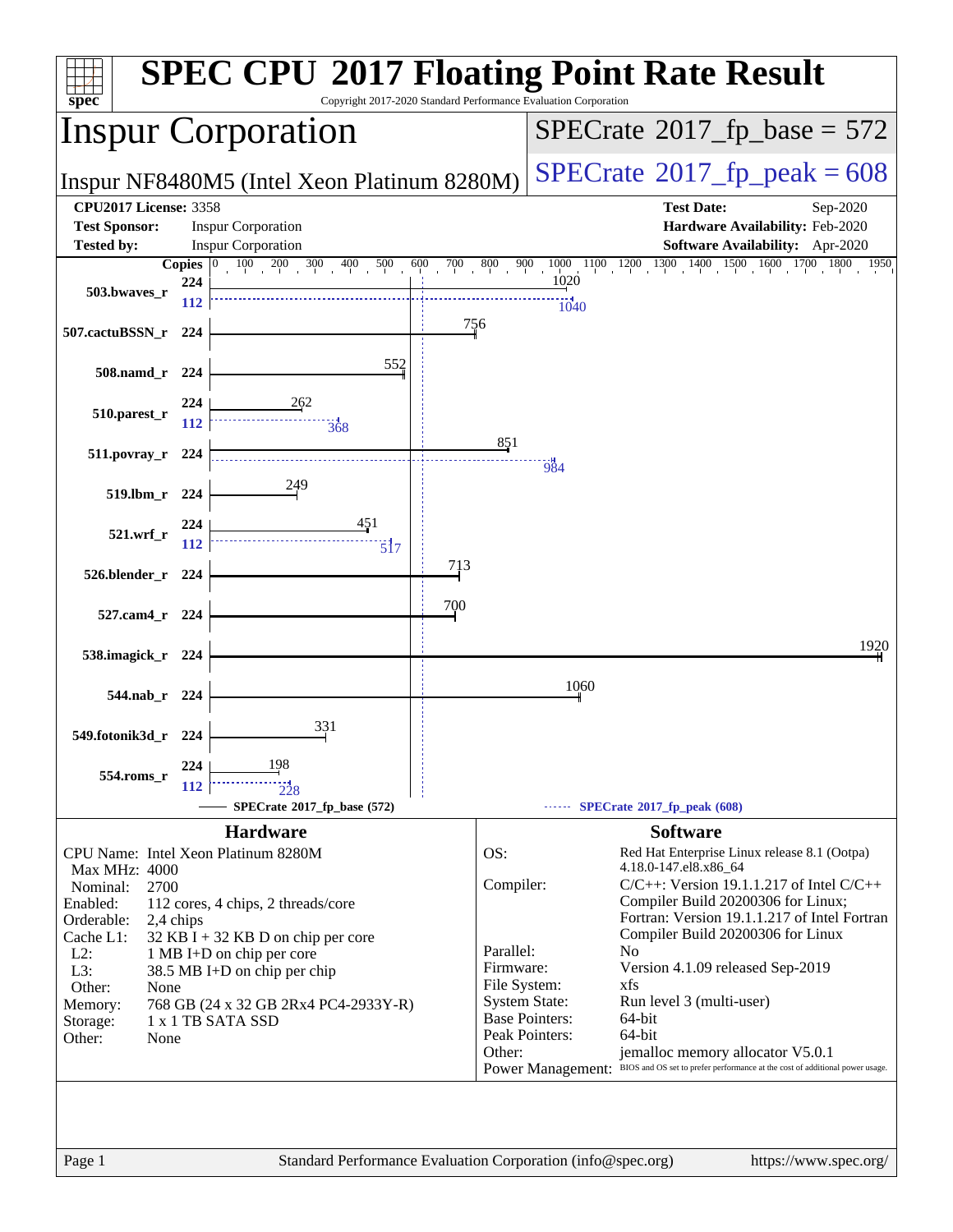

#### **[Compiler Notes](http://www.spec.org/auto/cpu2017/Docs/result-fields.html#CompilerNotes)**

 The inconsistent Compiler version information under Compiler Version section is due to a discrepancy in Intel Compiler. The correct version of C/C++ compiler is: Version 19.1.1.217 Build 20200306 Compiler for Linux The correct version of Fortran compiler is: Version 19.1.1.217 Build 20200306 Compiler for Linux

#### **[Submit Notes](http://www.spec.org/auto/cpu2017/Docs/result-fields.html#SubmitNotes)**

 The numactl mechanism was used to bind copies to processors. The config file option 'submit' was used to generate numactl commands to bind each copy to a specific processor. For details, please see the config file.

#### **[Operating System Notes](http://www.spec.org/auto/cpu2017/Docs/result-fields.html#OperatingSystemNotes)**

 Stack size set to unlimited using "ulimit -s unlimited" SCALING\_GOVERNOR set to Performance

#### **[Environment Variables Notes](http://www.spec.org/auto/cpu2017/Docs/result-fields.html#EnvironmentVariablesNotes)**

Environment variables set by runcpu before the start of the run: LD\_LIBRARY\_PATH = "/home/CPU2017/lib/intel64:/home/CPU2017/je5.0.1-64" MALLOC\_CONF = "retain:true"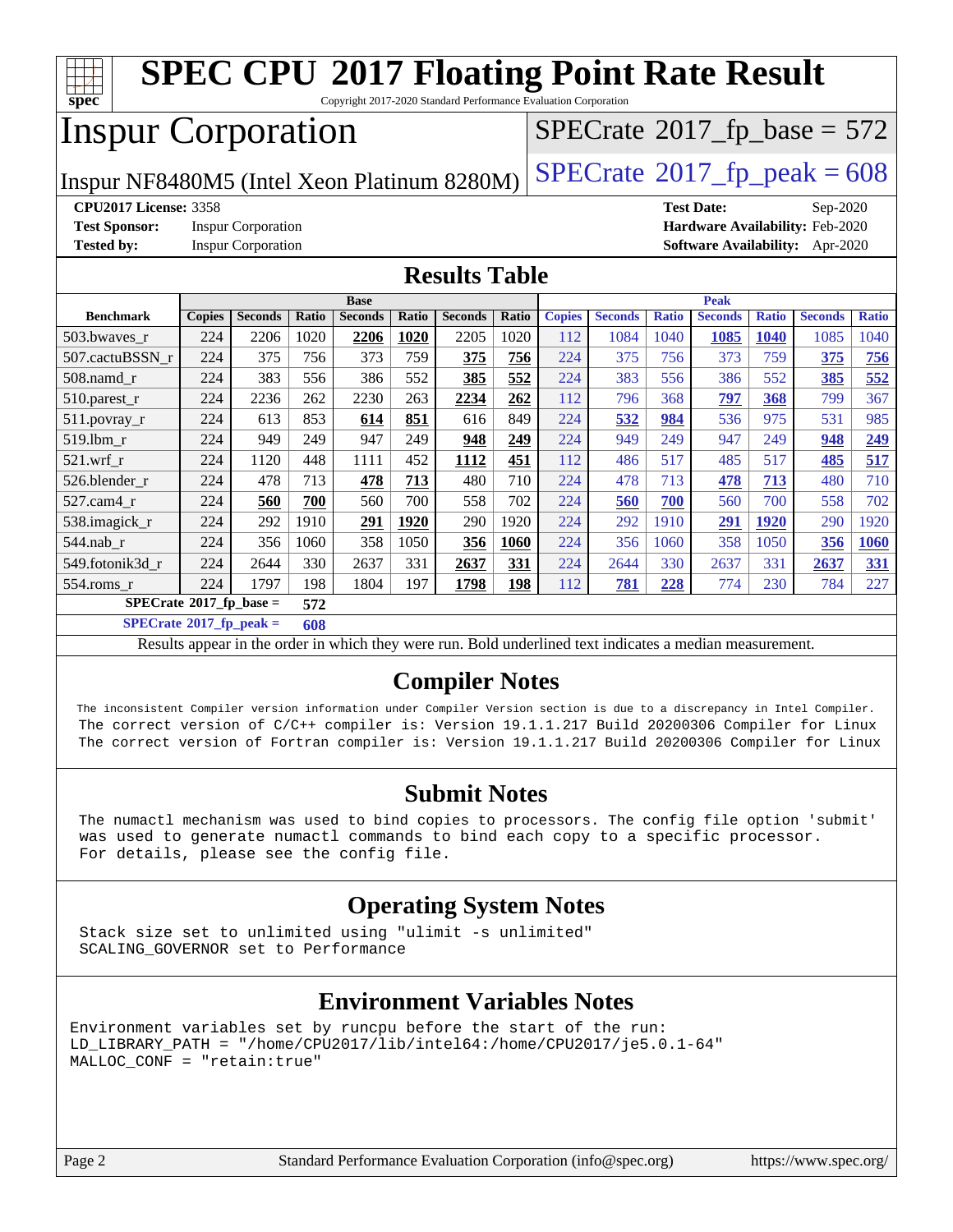

Copyright 2017-2020 Standard Performance Evaluation Corporation

## Inspur Corporation

 $SPECTate$ <sup>®</sup>[2017\\_fp\\_base =](http://www.spec.org/auto/cpu2017/Docs/result-fields.html#SPECrate2017fpbase) 572

Inspur NF8480M5 (Intel Xeon Platinum 8280M)  $\left|$  [SPECrate](http://www.spec.org/auto/cpu2017/Docs/result-fields.html#SPECrate2017fppeak)<sup>®</sup>[2017\\_fp\\_peak = 6](http://www.spec.org/auto/cpu2017/Docs/result-fields.html#SPECrate2017fppeak)08

**[Test Sponsor:](http://www.spec.org/auto/cpu2017/Docs/result-fields.html#TestSponsor)** Inspur Corporation **[Hardware Availability:](http://www.spec.org/auto/cpu2017/Docs/result-fields.html#HardwareAvailability)** Feb-2020 **[Tested by:](http://www.spec.org/auto/cpu2017/Docs/result-fields.html#Testedby)** Inspur Corporation **[Software Availability:](http://www.spec.org/auto/cpu2017/Docs/result-fields.html#SoftwareAvailability)** Apr-2020

**[CPU2017 License:](http://www.spec.org/auto/cpu2017/Docs/result-fields.html#CPU2017License)** 3358 **[Test Date:](http://www.spec.org/auto/cpu2017/Docs/result-fields.html#TestDate)** Sep-2020

#### **[General Notes](http://www.spec.org/auto/cpu2017/Docs/result-fields.html#GeneralNotes)**

 Binaries compiled on a system with 1x Intel Core i9-7980XE CPU + 64GB RAM memory using Redhat Enterprise Linux 8.0 Transparent Huge Pages enabled by default Prior to runcpu invocation Filesystem page cache synced and cleared with: sync; echo 3> /proc/sys/vm/drop\_caches runcpu command invoked through numactl i.e.: numactl --interleave=all runcpu <etc>

 NA: The test sponsor attests, as of date of publication, that CVE-2017-5754 (Meltdown) is mitigated in the system as tested and documented. Yes: The test sponsor attests, as of date of publication, that CVE-2017-5753 (Spectre variant 1) is mitigated in the system as tested and documented. Yes: The test sponsor attests, as of date of publication, that CVE-2017-5715 (Spectre variant 2) is mitigated in the system as tested and documented.

 jemalloc, a general purpose malloc implementation built with the RedHat Enterprise 7.5, and the system compiler gcc 4.8.5; sources available from jemalloc.net or <https://github.com/jemalloc/jemalloc/releases>

#### **[Platform Notes](http://www.spec.org/auto/cpu2017/Docs/result-fields.html#PlatformNotes)**

 BIOS configuration: ENERGY\_PERF\_BIAS\_CFG mode set to Performance Hardware Prefetch set to Disable VT Support set to Disable C1E Support set to Disable IMC (Integrated memory controller) Interleaving set to 1-way Sub NUMA Cluster (SNC) set to Enable Sysinfo program /home/CPU2017/bin/sysinfo Rev: r6365 of 2019-08-21 295195f888a3d7edb1e6e46a485a0011 running on localhost.localdomain Sat Sep 19 10:20:42 2020 SUT (System Under Test) info as seen by some common utilities. For more information on this section, see <https://www.spec.org/cpu2017/Docs/config.html#sysinfo> From /proc/cpuinfo model name : Intel(R) Xeon(R) Platinum 8280M CPU @ 2.70GHz 4 "physical id"s (chips) 224 "processors" cores, siblings (Caution: counting these is hw and system dependent. The following excerpts from /proc/cpuinfo might not be reliable. Use with caution.)

**(Continued on next page)**

| Page 2<br>Standard Performance Evaluation Corporation (info@spec.org) | https://www.spec.org/ |
|-----------------------------------------------------------------------|-----------------------|
|-----------------------------------------------------------------------|-----------------------|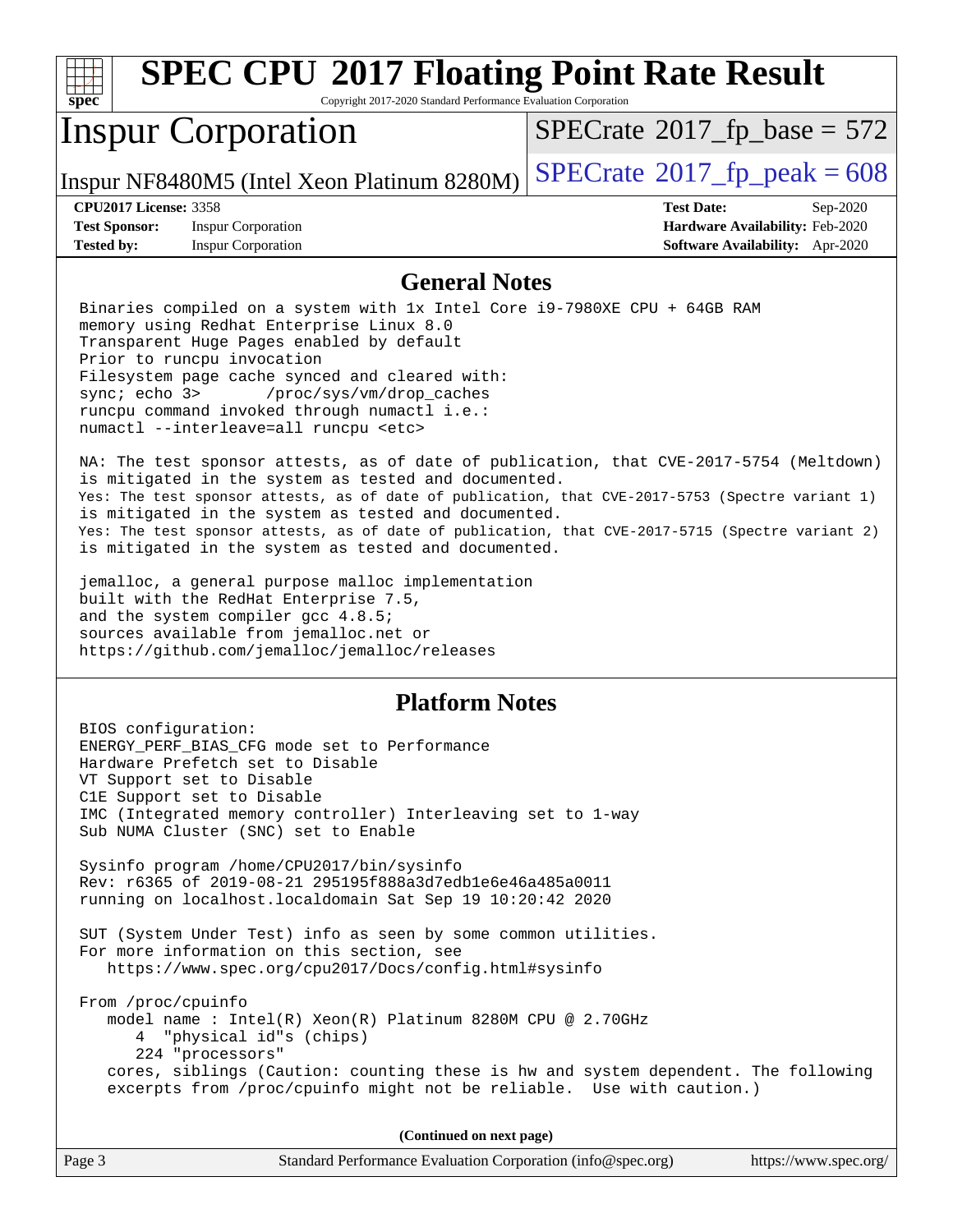

Page 4 Standard Performance Evaluation Corporation [\(info@spec.org\)](mailto:info@spec.org) <https://www.spec.org/>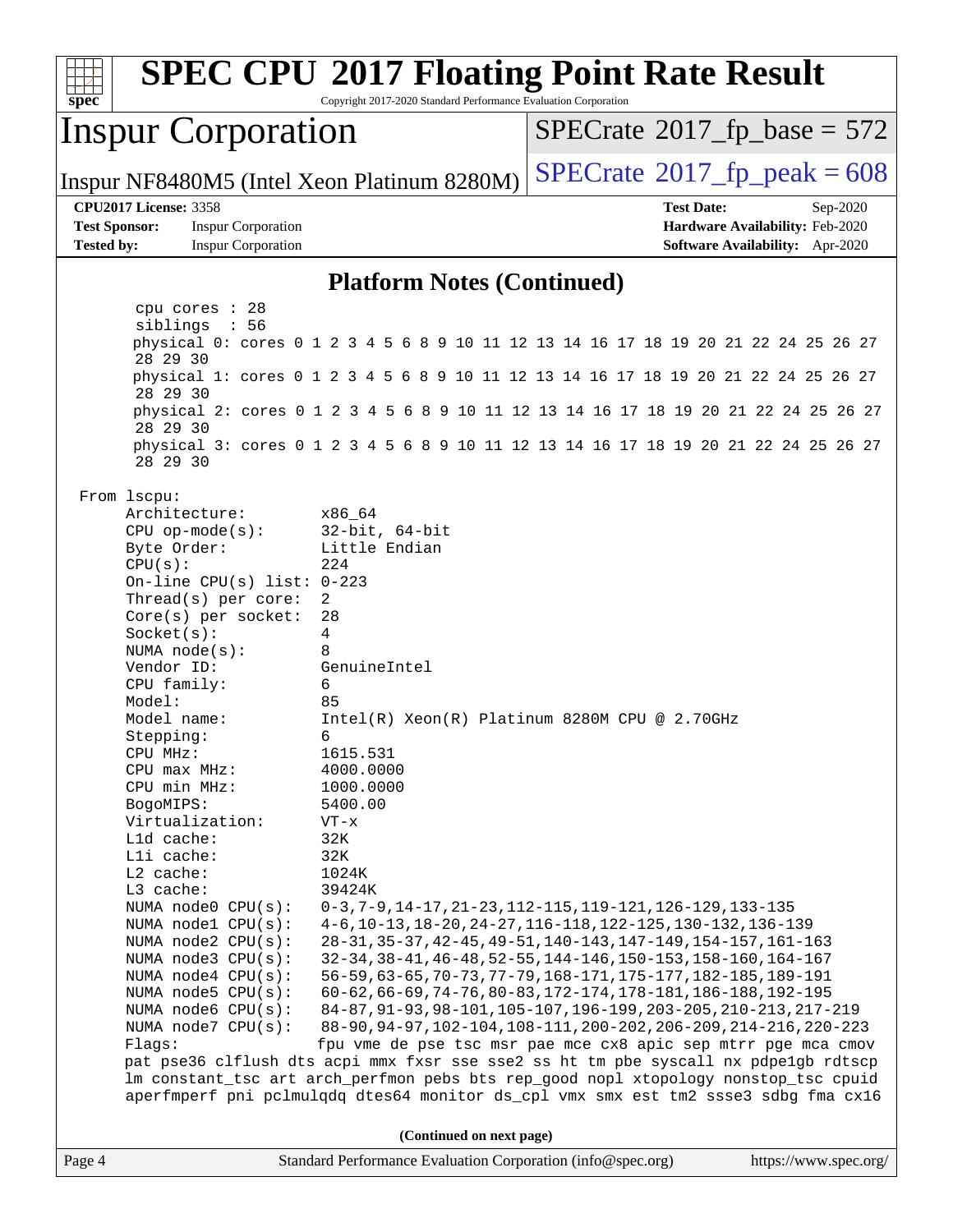| spec <sup>®</sup>                                                                                                                                            | <b>SPEC CPU®2017 Floating Point Rate Result</b><br>Copyright 2017-2020 Standard Performance Evaluation Corporation |  |                   |                                            |
|--------------------------------------------------------------------------------------------------------------------------------------------------------------|--------------------------------------------------------------------------------------------------------------------|--|-------------------|--------------------------------------------|
|                                                                                                                                                              | <b>Inspur Corporation</b>                                                                                          |  |                   | $SPECrate^{\circ}2017$ fp base = 572       |
|                                                                                                                                                              | Inspur NF8480M5 (Intel Xeon Platinum 8280M)                                                                        |  |                   | $SPECTate$ <sup>®</sup> 2017_fp_peak = 608 |
| <b>CPU2017 License: 3358</b>                                                                                                                                 |                                                                                                                    |  | <b>Test Date:</b> | $Sep-2020$                                 |
| <b>Test Sponsor:</b>                                                                                                                                         | <b>Inspur Corporation</b>                                                                                          |  |                   | <b>Hardware Availability: Feb-2020</b>     |
| <b>Tested by:</b>                                                                                                                                            | <b>Inspur Corporation</b>                                                                                          |  |                   | <b>Software Availability:</b> Apr-2020     |
| <b>Platform Notes (Continued)</b>                                                                                                                            |                                                                                                                    |  |                   |                                            |
| xtpr pdcm pcid dca sse4_1 sse4_2 x2apic movbe popcnt tsc_deadline_timer aes xsave<br>avx f16c rdrand lahf_lm abm 3dnowprefetch cpuid_fault epb cat_13 cdp_13 |                                                                                                                    |  |                   |                                            |

 invpcid\_single intel\_ppin ssbd mba ibrs ibpb stibp ibrs\_enhanced tpr\_shadow vnmi flexpriority ept vpid fsgsbase tsc\_adjust bmi1 hle avx2 smep bmi2 erms invpcid rtm cqm mpx rdt\_a avx512f avx512dq rdseed adx smap clflushopt clwb intel\_pt avx512cd avx512bw avx512vl xsaveopt xsavec xgetbv1 xsaves cqm\_llc cqm\_occup\_llc cqm\_mbm\_total cqm\_mbm\_local dtherm ida arat pln pts pku ospke avx512\_vnni md\_clear flush\_l1d arch\_capabilities /proc/cpuinfo cache data cache size : 39424 KB From numactl --hardware WARNING: a numactl 'node' might or might not correspond to a physical chip. available: 8 nodes (0-7) node 0 cpus: 0 1 2 3 7 8 9 14 15 16 17 21 22 23 112 113 114 115 119 120 121 126 127 128 129 133 134 135

 node 0 size: 95371 MB node 0 free: 80371 MB

 node 1 cpus: 4 5 6 10 11 12 13 18 19 20 24 25 26 27 116 117 118 122 123 124 125 130 131 132 136 137 138 139

 node 1 size: 96762 MB node 1 free: 86050 MB

 node 2 cpus: 28 29 30 31 35 36 37 42 43 44 45 49 50 51 140 141 142 143 147 148 149 154 155 156 157 161 162 163 node 2 size: 96762 MB

node 2 free: 86115 MB

 node 3 cpus: 32 33 34 38 39 40 41 46 47 48 52 53 54 55 144 145 146 150 151 152 153 158 159 160 164 165 166 167 node 3 size: 96762 MB

 node 3 free: 86188 MB node 4 cpus: 56 57 58 59 63 64 65 70 71 72 73 77 78 79 168 169 170 171 175 176 177 182 183 184 185 189 190 191

 node 4 free: 86189 MB node 5 cpus: 60 61 62 66 67 68 69 74 75 76 80 81 82 83 172 173 174 178 179 180 181 186 187 188 192 193 194 195

 node 5 size: 96762 MB node 5 free: 86215 MB

node 7 free: 86181 MB

node 4 size: 96762 MB

 node 6 cpus: 84 85 86 87 91 92 93 98 99 100 101 105 106 107 196 197 198 199 203 204 205 210 211 212 213 217 218 219 node 6 size: 96762 MB

 node 6 free: 86212 MB node 7 cpus: 88 89 90 94 95 96 97 102 103 104 108 109 110 111 200 201 202 206 207 208 209 214 215 216 220 221 222 223 node 7 size: 96734 MB

**(Continued on next page)**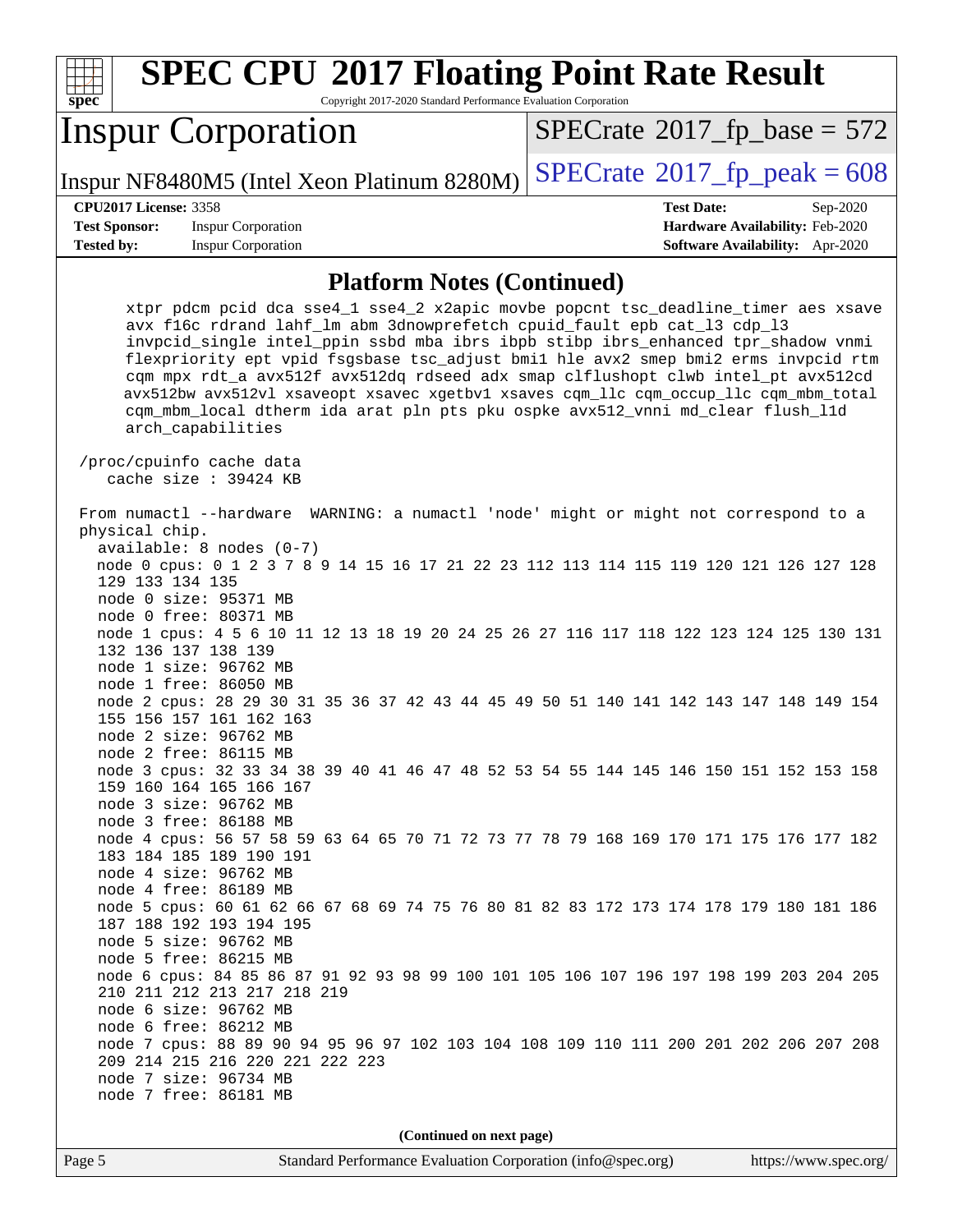| <b>SPEC CPU®2017 Floating Point Rate Result</b><br>Copyright 2017-2020 Standard Performance Evaluation Corporation<br>spec <sup>®</sup>                                                                                                                                                                                                                                                                                                                                                                                                                                                                                                                                                                                                                                                                                                                                                                                                                                                                                                                                                                                                                                                                                                                                                                                                                                                                                                                                                                                                                                                             |                                                                                                                                                                                                   |  |  |  |  |
|-----------------------------------------------------------------------------------------------------------------------------------------------------------------------------------------------------------------------------------------------------------------------------------------------------------------------------------------------------------------------------------------------------------------------------------------------------------------------------------------------------------------------------------------------------------------------------------------------------------------------------------------------------------------------------------------------------------------------------------------------------------------------------------------------------------------------------------------------------------------------------------------------------------------------------------------------------------------------------------------------------------------------------------------------------------------------------------------------------------------------------------------------------------------------------------------------------------------------------------------------------------------------------------------------------------------------------------------------------------------------------------------------------------------------------------------------------------------------------------------------------------------------------------------------------------------------------------------------------|---------------------------------------------------------------------------------------------------------------------------------------------------------------------------------------------------|--|--|--|--|
| <b>Inspur Corporation</b>                                                                                                                                                                                                                                                                                                                                                                                                                                                                                                                                                                                                                                                                                                                                                                                                                                                                                                                                                                                                                                                                                                                                                                                                                                                                                                                                                                                                                                                                                                                                                                           | $SPECrate^{\circ}2017$ _fp_base = 572                                                                                                                                                             |  |  |  |  |
| Inspur NF8480M5 (Intel Xeon Platinum 8280M)                                                                                                                                                                                                                                                                                                                                                                                                                                                                                                                                                                                                                                                                                                                                                                                                                                                                                                                                                                                                                                                                                                                                                                                                                                                                                                                                                                                                                                                                                                                                                         | $SPECTate@2017_fp\_peak = 608$                                                                                                                                                                    |  |  |  |  |
| <b>CPU2017 License: 3358</b><br><b>Test Sponsor:</b><br><b>Inspur Corporation</b><br><b>Tested by:</b><br><b>Inspur Corporation</b>                                                                                                                                                                                                                                                                                                                                                                                                                                                                                                                                                                                                                                                                                                                                                                                                                                                                                                                                                                                                                                                                                                                                                                                                                                                                                                                                                                                                                                                                 | <b>Test Date:</b><br>Sep-2020<br>Hardware Availability: Feb-2020<br>Software Availability: Apr-2020                                                                                               |  |  |  |  |
| <b>Platform Notes (Continued)</b>                                                                                                                                                                                                                                                                                                                                                                                                                                                                                                                                                                                                                                                                                                                                                                                                                                                                                                                                                                                                                                                                                                                                                                                                                                                                                                                                                                                                                                                                                                                                                                   |                                                                                                                                                                                                   |  |  |  |  |
| node distances:<br>node<br>$\mathbf 0$<br>$\mathbf{1}$<br>2<br>5<br>6<br>7<br>3<br>4<br>21<br>21<br>21<br>0:<br>10<br>21<br>21<br>21<br>11<br>1:<br>11<br>10<br>21<br>21<br>21<br>21<br>21<br>21<br>2:<br>21<br>21<br>10<br>11<br>21<br>21<br>21<br>21<br>3:<br>21<br>21<br>11<br>10<br>21<br>21<br>21<br>21<br>21<br>21<br>21<br>4 :<br>21<br>21<br>10<br>11<br>21<br>5:<br>21<br>21<br>21<br>21<br>21<br>11<br>10<br>21<br>6:<br>21<br>21<br>21<br>21<br>21<br>21<br>10<br>11<br>21<br>21<br>7:<br>21<br>21<br>21<br>21<br>11<br>10<br>From /proc/meminfo<br>MemTotal:<br>791225008 kB<br>HugePages_Total:<br>0<br>Hugepagesize:<br>2048 kB<br>From /etc/*release* /etc/*version*<br>os-release:<br>NAME="Red Hat Enterprise Linux"<br>VERSION="8.1 (Ootpa)"<br>ID="rhel"<br>ID LIKE="fedora"<br>VERSION_ID="8.1"<br>PLATFORM_ID="platform:el8"<br>PRETTY_NAME="Red Hat Enterprise Linux 8.1 (Ootpa)"<br>ANSI_COLOR="0;31"<br>redhat-release: Red Hat Enterprise Linux release 8.1 (Ootpa)<br>system-release: Red Hat Enterprise Linux release 8.1 (Ootpa)<br>system-release-cpe: cpe:/o:redhat:enterprise_linux:8.1:ga<br>uname $-a$ :<br>Linux localhost.localdomain 4.18.0-147.el8.x86_64 #1 SMP Thu Sep 26 15:52:44 UTC 2019<br>x86_64 x86_64 x86_64 GNU/Linux<br>Kernel self-reported vulnerability status:<br>CVE-2018-3620 (L1 Terminal Fault):<br>Microarchitectural Data Sampling:<br>CVE-2017-5754 (Meltdown):<br>CVE-2018-3639 (Speculative Store Bypass): Mitigation: Speculative Store Bypass disabled<br>CVE-2017-5753 (Spectre variant 1):<br>$CVE-2017-5715$ (Spectre variant 2): | Not affected<br>Not affected<br>Not affected<br>via prctl and seccomp<br>Mitigation: usercopy/swapgs barriers and __user<br>pointer sanitization<br>Mitigation: Enhanced IBRS, IBPB: conditional, |  |  |  |  |
| RSB filling                                                                                                                                                                                                                                                                                                                                                                                                                                                                                                                                                                                                                                                                                                                                                                                                                                                                                                                                                                                                                                                                                                                                                                                                                                                                                                                                                                                                                                                                                                                                                                                         |                                                                                                                                                                                                   |  |  |  |  |
| run-level 3 Sep 18 16:42<br>(Continued on next page)                                                                                                                                                                                                                                                                                                                                                                                                                                                                                                                                                                                                                                                                                                                                                                                                                                                                                                                                                                                                                                                                                                                                                                                                                                                                                                                                                                                                                                                                                                                                                |                                                                                                                                                                                                   |  |  |  |  |
|                                                                                                                                                                                                                                                                                                                                                                                                                                                                                                                                                                                                                                                                                                                                                                                                                                                                                                                                                                                                                                                                                                                                                                                                                                                                                                                                                                                                                                                                                                                                                                                                     |                                                                                                                                                                                                   |  |  |  |  |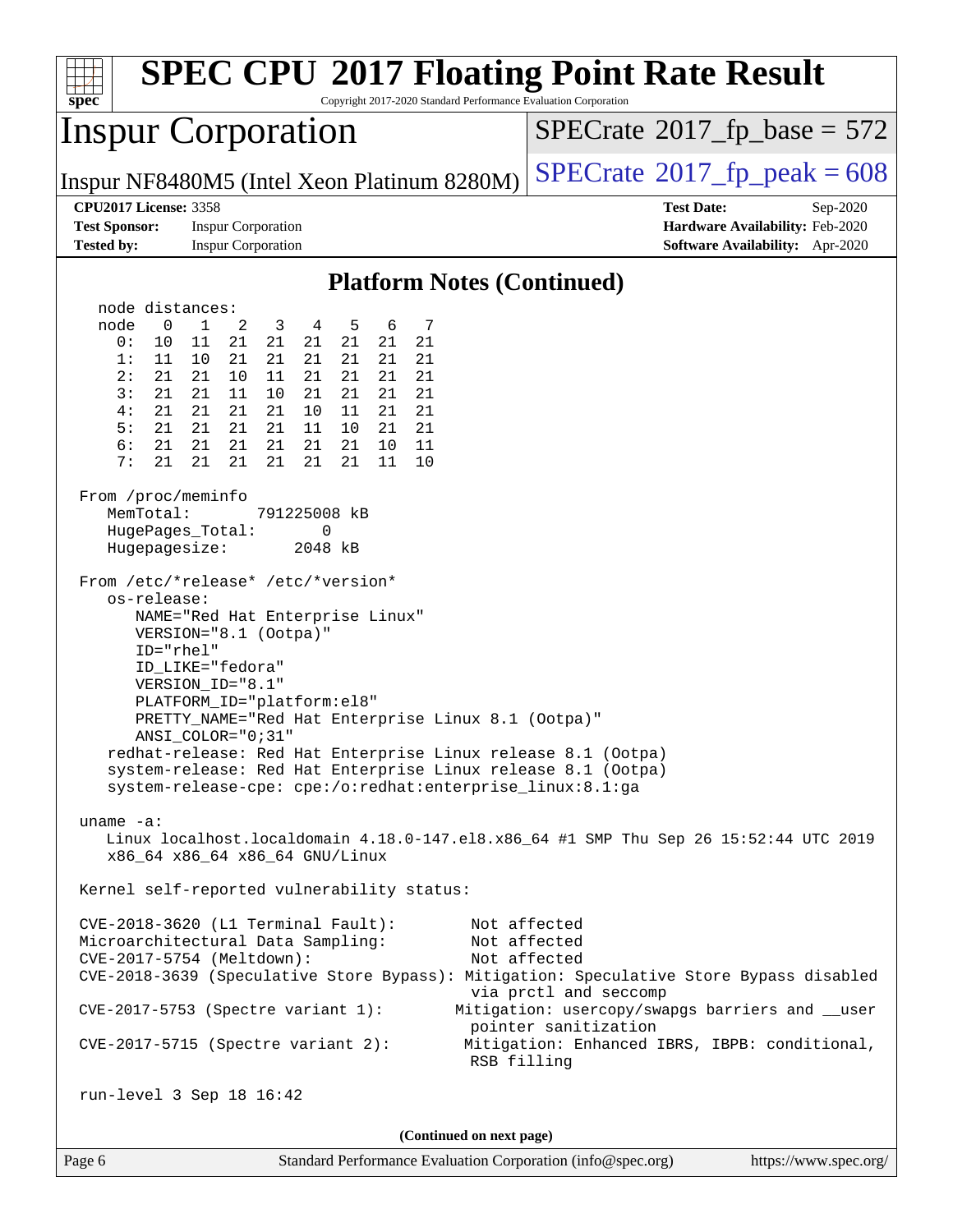| spec                                                                                                                                                                                                                                                                                                                                                                                                                                                                     | <b>SPEC CPU®2017 Floating Point Rate Result</b><br>Copyright 2017-2020 Standard Performance Evaluation Corporation                                                                                                                                               |                                                                  |  |  |
|--------------------------------------------------------------------------------------------------------------------------------------------------------------------------------------------------------------------------------------------------------------------------------------------------------------------------------------------------------------------------------------------------------------------------------------------------------------------------|------------------------------------------------------------------------------------------------------------------------------------------------------------------------------------------------------------------------------------------------------------------|------------------------------------------------------------------|--|--|
|                                                                                                                                                                                                                                                                                                                                                                                                                                                                          | <b>Inspur Corporation</b>                                                                                                                                                                                                                                        | $SPECrate^{\circ}2017$ [p base = 572                             |  |  |
|                                                                                                                                                                                                                                                                                                                                                                                                                                                                          | Inspur NF8480M5 (Intel Xeon Platinum 8280M)                                                                                                                                                                                                                      | $SPECTate$ <sup>®</sup> 2017_fp_peak = 608                       |  |  |
| <b>CPU2017 License: 3358</b><br><b>Test Sponsor:</b>                                                                                                                                                                                                                                                                                                                                                                                                                     | <b>Inspur Corporation</b>                                                                                                                                                                                                                                        | <b>Test Date:</b><br>Sep-2020<br>Hardware Availability: Feb-2020 |  |  |
| <b>Tested by:</b>                                                                                                                                                                                                                                                                                                                                                                                                                                                        | <b>Inspur Corporation</b>                                                                                                                                                                                                                                        | <b>Software Availability:</b> Apr-2020                           |  |  |
|                                                                                                                                                                                                                                                                                                                                                                                                                                                                          | <b>Platform Notes (Continued)</b>                                                                                                                                                                                                                                |                                                                  |  |  |
| Filesystem<br>BIOS:<br>Serial:                                                                                                                                                                                                                                                                                                                                                                                                                                           | SPEC is set to: /home/CPU2017<br>Size Used Avail Use% Mounted on<br>Type<br>839G<br>/dev/mapper/rhel-home xfs<br>From /sys/devices/virtual/dmi/id<br>Inspur 4.1.09 09/23/2019<br>Vendor: Inspur<br>Product: NF8480M5<br>Product Family: Type1Family<br>219598462 | 97G 742G 12% / home                                              |  |  |
| Additional information from dmidecode follows. WARNING: Use caution when you interpret<br>this section. The 'dmidecode' program reads system data which is "intended to allow<br>hardware to be accurately determined", but the intent may not be met, as there are<br>frequent changes to hardware, firmware, and the "DMTF SMBIOS" standard.<br>Memory:<br>24x NO DIMM NO DIMM<br>24x Samsung M393A4K40CB2-CVF 32 GB 2 rank 2933<br>(End of data from sysinfo program) |                                                                                                                                                                                                                                                                  |                                                                  |  |  |
|                                                                                                                                                                                                                                                                                                                                                                                                                                                                          | <b>Compiler Version Notes</b>                                                                                                                                                                                                                                    |                                                                  |  |  |
|                                                                                                                                                                                                                                                                                                                                                                                                                                                                          | 519.1bm_r(base, peak) 538.imagick_r(base, peak)<br>544.nab_r(base, peak)                                                                                                                                                                                         |                                                                  |  |  |
| Intel(R) C Compiler for applications running on Intel(R) 64, Version 2021.1<br>NextGen Build 20200304<br>Copyright (C) 1985-2020 Intel Corporation. All rights reserved.                                                                                                                                                                                                                                                                                                 |                                                                                                                                                                                                                                                                  |                                                                  |  |  |
| C++                                                                                                                                                                                                                                                                                                                                                                                                                                                                      | 508.namd_r(base, peak) 510.parest_r(base, peak)                                                                                                                                                                                                                  |                                                                  |  |  |
|                                                                                                                                                                                                                                                                                                                                                                                                                                                                          | Intel(R) C++ Compiler for applications running on Intel(R) 64, Version 2021.1<br>NextGen Build 20200304<br>Copyright (C) 1985-2020 Intel Corporation. All rights reserved.                                                                                       |                                                                  |  |  |
|                                                                                                                                                                                                                                                                                                                                                                                                                                                                          | $C++$ , C $\qquad$   511.povray_r(base) 526.blender_r(base, peak)                                                                                                                                                                                                |                                                                  |  |  |
|                                                                                                                                                                                                                                                                                                                                                                                                                                                                          | Intel(R) $C++$ Compiler for applications running on Intel(R) 64, Version 2021.1<br>NextGen Build 20200304                                                                                                                                                        |                                                                  |  |  |
|                                                                                                                                                                                                                                                                                                                                                                                                                                                                          | (Continued on next page)                                                                                                                                                                                                                                         |                                                                  |  |  |
| Page 7                                                                                                                                                                                                                                                                                                                                                                                                                                                                   | Standard Performance Evaluation Corporation (info@spec.org)                                                                                                                                                                                                      | https://www.spec.org/                                            |  |  |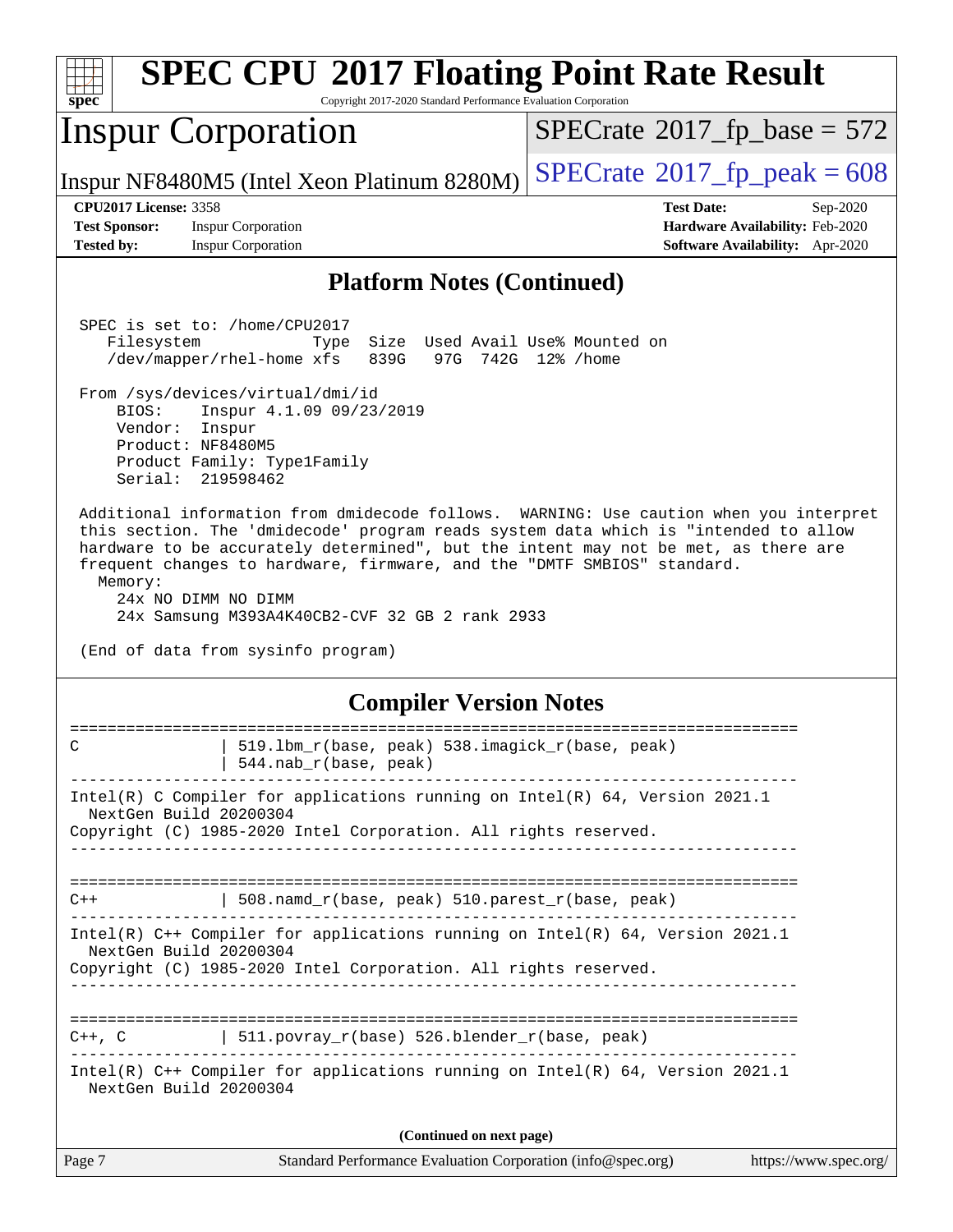

Copyright 2017-2020 Standard Performance Evaluation Corporation

## Inspur Corporation

 $SPECTate$ <sup>®</sup>[2017\\_fp\\_base =](http://www.spec.org/auto/cpu2017/Docs/result-fields.html#SPECrate2017fpbase) 572

Inspur NF8480M5 (Intel Xeon Platinum 8280M)  $\left|$  [SPECrate](http://www.spec.org/auto/cpu2017/Docs/result-fields.html#SPECrate2017fppeak)<sup>®</sup>[2017\\_fp\\_peak = 6](http://www.spec.org/auto/cpu2017/Docs/result-fields.html#SPECrate2017fppeak)08

**[Tested by:](http://www.spec.org/auto/cpu2017/Docs/result-fields.html#Testedby)** Inspur Corporation **[Software Availability:](http://www.spec.org/auto/cpu2017/Docs/result-fields.html#SoftwareAvailability)** Apr-2020

**[CPU2017 License:](http://www.spec.org/auto/cpu2017/Docs/result-fields.html#CPU2017License)** 3358 **[Test Date:](http://www.spec.org/auto/cpu2017/Docs/result-fields.html#TestDate)** Sep-2020 **[Test Sponsor:](http://www.spec.org/auto/cpu2017/Docs/result-fields.html#TestSponsor)** Inspur Corporation **[Hardware Availability:](http://www.spec.org/auto/cpu2017/Docs/result-fields.html#HardwareAvailability)** Feb-2020

#### **[Compiler Version Notes \(Continued\)](http://www.spec.org/auto/cpu2017/Docs/result-fields.html#CompilerVersionNotes)**

| Copyright (C) 1985-2020 Intel Corporation. All rights reserved.<br>Intel(R) C Compiler for applications running on $Intel(R) 64$ , Version 2021.1<br>NextGen Build 20200304<br>Copyright (C) 1985-2020 Intel Corporation. All rights reserved.                                                                                                                             |  |  |  |  |
|----------------------------------------------------------------------------------------------------------------------------------------------------------------------------------------------------------------------------------------------------------------------------------------------------------------------------------------------------------------------------|--|--|--|--|
| $C++$ , C $\qquad \qquad$ 511. povray_r(peak)                                                                                                                                                                                                                                                                                                                              |  |  |  |  |
| Intel(R) $C++$ Intel(R) 64 Compiler for applications running on Intel(R) 64,<br>Version 19.1.1.217 Build 20200306<br>Copyright (C) 1985-2020 Intel Corporation. All rights reserved.<br>$Intel(R)$ C Intel(R) 64 Compiler for applications running on Intel(R) 64,<br>Version 19.1.1.217 Build 20200306<br>Copyright (C) 1985-2020 Intel Corporation. All rights reserved. |  |  |  |  |
| $C++$ , C $\qquad \qquad$ 511.povray_r(base) 526.blender_r(base, peak)<br>. <u>_ _ _ _ _ _ _ _ _ _ _ _</u> _                                                                                                                                                                                                                                                               |  |  |  |  |
| Intel(R) C++ Compiler for applications running on Intel(R) 64, Version 2021.1<br>NextGen Build 20200304<br>Copyright (C) 1985-2020 Intel Corporation. All rights reserved.<br>Intel(R) C Compiler for applications running on Intel(R) 64, Version 2021.1<br>NextGen Build 20200304<br>Copyright (C) 1985-2020 Intel Corporation. All rights reserved.                     |  |  |  |  |
| $C++$ , C $\qquad \qquad$ 511.povray_r(peak)                                                                                                                                                                                                                                                                                                                               |  |  |  |  |
| Intel(R) $C++$ Intel(R) 64 Compiler for applications running on Intel(R) 64,<br>Version 19.1.1.217 Build 20200306<br>Copyright (C) 1985-2020 Intel Corporation. All rights reserved.<br>$Intel(R)$ C Intel(R) 64 Compiler for applications running on Intel(R) 64,<br>Version 19.1.1.217 Build 20200306<br>Copyright (C) 1985-2020 Intel Corporation. All rights reserved. |  |  |  |  |
|                                                                                                                                                                                                                                                                                                                                                                            |  |  |  |  |
| C++, C, Fortran   507.cactuBSSN_r(base, peak)                                                                                                                                                                                                                                                                                                                              |  |  |  |  |
| Intel(R) $C++$ Compiler for applications running on Intel(R) 64, Version 2021.1<br>NextGen Build 20200304<br>Copyright (C) 1985-2020 Intel Corporation. All rights reserved.<br>Intel(R) C Compiler for applications running on Intel(R) 64, Version 2021.1<br>NextGen Build 20200304                                                                                      |  |  |  |  |
| (Continued on next page)                                                                                                                                                                                                                                                                                                                                                   |  |  |  |  |

Page 8 Standard Performance Evaluation Corporation [\(info@spec.org\)](mailto:info@spec.org) <https://www.spec.org/>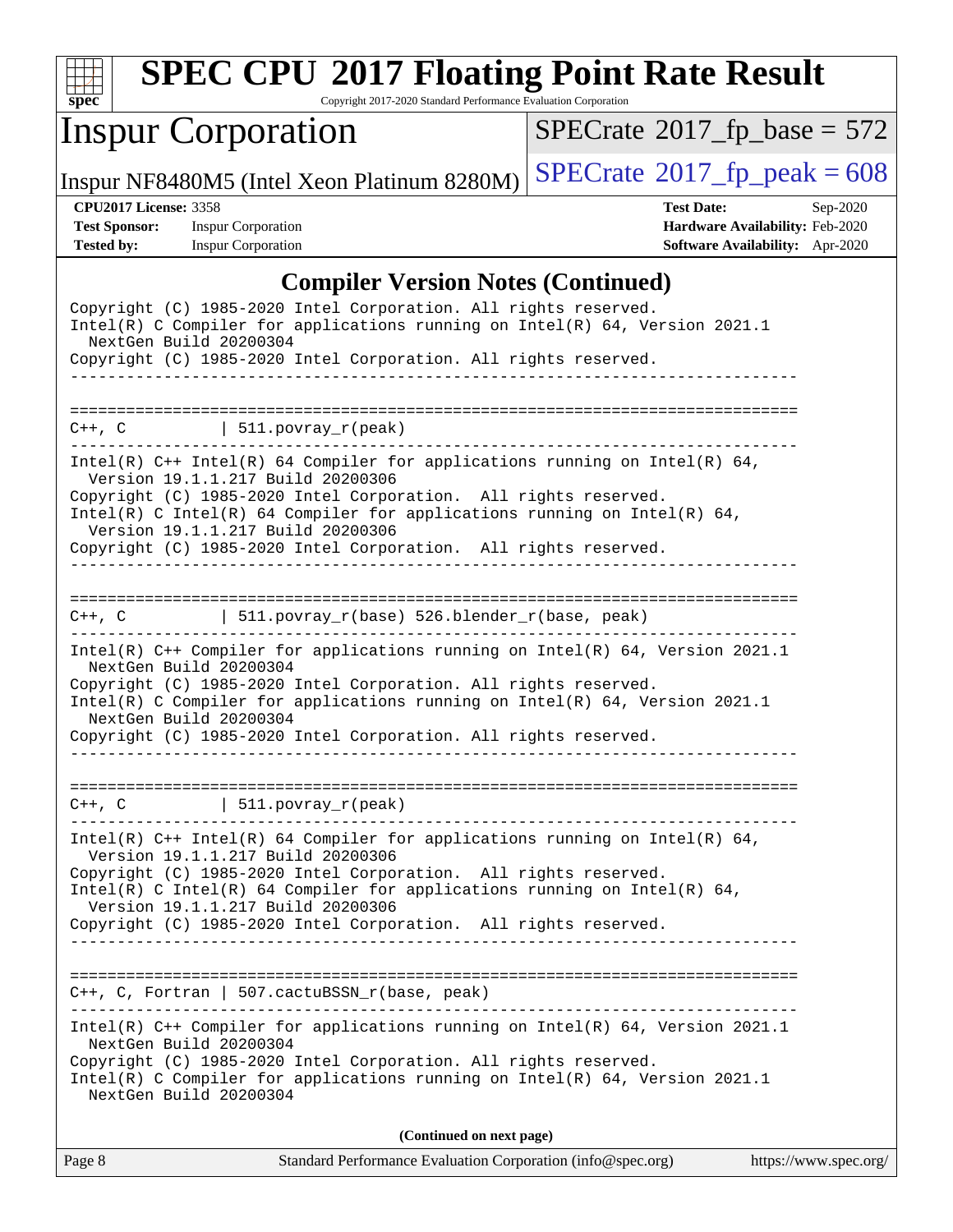| S)<br>ve |  |  |  |  |  |
|----------|--|--|--|--|--|

Copyright 2017-2020 Standard Performance Evaluation Corporation

## Inspur Corporation

 $SPECTate$ <sup>®</sup>[2017\\_fp\\_base =](http://www.spec.org/auto/cpu2017/Docs/result-fields.html#SPECrate2017fpbase) 572

Inspur NF8480M5 (Intel Xeon Platinum 8280M)  $\left|$  [SPECrate](http://www.spec.org/auto/cpu2017/Docs/result-fields.html#SPECrate2017fppeak)<sup>®</sup>[2017\\_fp\\_peak = 6](http://www.spec.org/auto/cpu2017/Docs/result-fields.html#SPECrate2017fppeak)08

**[CPU2017 License:](http://www.spec.org/auto/cpu2017/Docs/result-fields.html#CPU2017License)** 3358 **[Test Date:](http://www.spec.org/auto/cpu2017/Docs/result-fields.html#TestDate)** Sep-2020 **[Test Sponsor:](http://www.spec.org/auto/cpu2017/Docs/result-fields.html#TestSponsor)** Inspur Corporation **[Hardware Availability:](http://www.spec.org/auto/cpu2017/Docs/result-fields.html#HardwareAvailability)** Feb-2020 **[Tested by:](http://www.spec.org/auto/cpu2017/Docs/result-fields.html#Testedby)** Inspur Corporation **[Software Availability:](http://www.spec.org/auto/cpu2017/Docs/result-fields.html#SoftwareAvailability)** Apr-2020

#### **[Compiler Version Notes \(Continued\)](http://www.spec.org/auto/cpu2017/Docs/result-fields.html#CompilerVersionNotes)**

|                        | Complier version indies (Communed)                                                                                                                                                                                                                                                                                                                                           |                       |
|------------------------|------------------------------------------------------------------------------------------------------------------------------------------------------------------------------------------------------------------------------------------------------------------------------------------------------------------------------------------------------------------------------|-----------------------|
|                        | Copyright (C) 1985-2020 Intel Corporation. All rights reserved.<br>$Intel(R)$ Fortran Intel(R) 64 Compiler for applications running on Intel(R)<br>64, Version 19.1.1.217 Build 20200306<br>Copyright (C) 1985-2020 Intel Corporation. All rights reserved.                                                                                                                  |                       |
|                        |                                                                                                                                                                                                                                                                                                                                                                              |                       |
| Fortran                | $503.bwaves_r(base, peak)$ 549.fotonik3d_r(base, peak)<br>  554.roms_r(base, peak)                                                                                                                                                                                                                                                                                           |                       |
|                        | $Intel(R)$ Fortran Intel(R) 64 Compiler for applications running on Intel(R)<br>64, Version 19.1.1.217 Build 20200306<br>Copyright (C) 1985-2020 Intel Corporation. All rights reserved.<br>__________________________                                                                                                                                                       |                       |
|                        | Fortran, C $521.wrf_r(base) 527.cam4_r(base, peak)$                                                                                                                                                                                                                                                                                                                          |                       |
| NextGen Build 20200304 | $Intel(R)$ Fortran Intel(R) 64 Compiler for applications running on Intel(R)<br>64, Version 19.1.1.217 Build 20200306<br>Copyright (C) 1985-2020 Intel Corporation. All rights reserved.<br>Intel(R) C Compiler for applications running on $Intel(R)$ 64, Version 2021.1<br>Copyright (C) 1985-2020 Intel Corporation. All rights reserved.                                 |                       |
|                        | Fortran, $C$   521.wrf_r(peak)                                                                                                                                                                                                                                                                                                                                               |                       |
|                        | $Intel(R)$ Fortran Intel(R) 64 Compiler for applications running on Intel(R)<br>64, Version 19.1.1.217 Build 20200306<br>Copyright (C) 1985-2020 Intel Corporation. All rights reserved.<br>Intel(R) C Intel(R) 64 Compiler for applications running on Intel(R) 64,<br>Version 19.1.1.217 Build 20200306<br>Copyright (C) 1985-2020 Intel Corporation. All rights reserved. |                       |
|                        | Fortran, C $\vert$ 521.wrf_r(base) 527.cam4_r(base, peak)                                                                                                                                                                                                                                                                                                                    |                       |
| NextGen Build 20200304 | $Intel(R)$ Fortran Intel(R) 64 Compiler for applications running on Intel(R)<br>64, Version 19.1.1.217 Build 20200306<br>Copyright (C) 1985-2020 Intel Corporation. All rights reserved.<br>Intel(R) C Compiler for applications running on $Intel(R)$ 64, Version 2021.1<br>Copyright (C) 1985-2020 Intel Corporation. All rights reserved.                                 |                       |
|                        | (Continued on next page)                                                                                                                                                                                                                                                                                                                                                     |                       |
| Page 9                 | Standard Performance Evaluation Corporation (info@spec.org)                                                                                                                                                                                                                                                                                                                  | https://www.spec.org/ |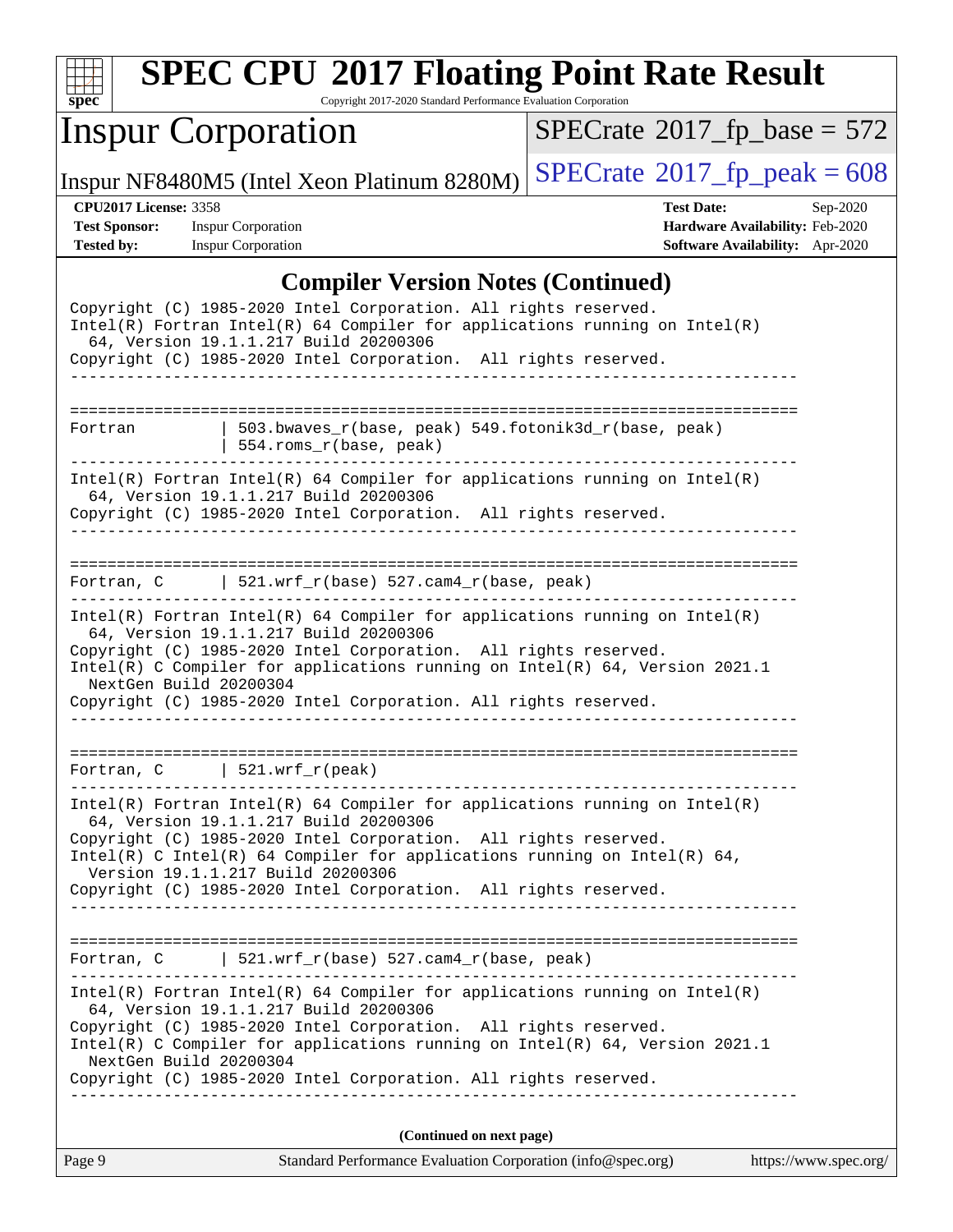

Copyright 2017-2020 Standard Performance Evaluation Corporation

#### Inspur Corporation

 $SPECTate$ <sup>®</sup>[2017\\_fp\\_base =](http://www.spec.org/auto/cpu2017/Docs/result-fields.html#SPECrate2017fpbase) 572

Inspur NF8480M5 (Intel Xeon Platinum 8280M)  $\left|$  [SPECrate](http://www.spec.org/auto/cpu2017/Docs/result-fields.html#SPECrate2017fppeak)®[2017\\_fp\\_peak = 6](http://www.spec.org/auto/cpu2017/Docs/result-fields.html#SPECrate2017fppeak)08

**[Test Sponsor:](http://www.spec.org/auto/cpu2017/Docs/result-fields.html#TestSponsor)** Inspur Corporation **[Hardware Availability:](http://www.spec.org/auto/cpu2017/Docs/result-fields.html#HardwareAvailability)** Feb-2020 **[Tested by:](http://www.spec.org/auto/cpu2017/Docs/result-fields.html#Testedby)** Inspur Corporation **[Software Availability:](http://www.spec.org/auto/cpu2017/Docs/result-fields.html#SoftwareAvailability)** Apr-2020

**[CPU2017 License:](http://www.spec.org/auto/cpu2017/Docs/result-fields.html#CPU2017License)** 3358 **[Test Date:](http://www.spec.org/auto/cpu2017/Docs/result-fields.html#TestDate)** Sep-2020

#### **[Compiler Version Notes \(Continued\)](http://www.spec.org/auto/cpu2017/Docs/result-fields.html#CompilerVersionNotes)**

============================================================================== Fortran, C | 521.wrf\_r(peak) ------------------------------------------------------------------------------ Intel(R) Fortran Intel(R) 64 Compiler for applications running on Intel(R) 64, Version 19.1.1.217 Build 20200306 Copyright (C) 1985-2020 Intel Corporation. All rights reserved. Intel(R) C Intel(R) 64 Compiler for applications running on Intel(R)  $64$ , Version 19.1.1.217 Build 20200306 Copyright (C) 1985-2020 Intel Corporation. All rights reserved. ------------------------------------------------------------------------------

#### **[Base Compiler Invocation](http://www.spec.org/auto/cpu2017/Docs/result-fields.html#BaseCompilerInvocation)**

[C benchmarks](http://www.spec.org/auto/cpu2017/Docs/result-fields.html#Cbenchmarks):  $i$ cc

[C++ benchmarks:](http://www.spec.org/auto/cpu2017/Docs/result-fields.html#CXXbenchmarks) [icpc](http://www.spec.org/cpu2017/results/res2020q4/cpu2017-20200928-24048.flags.html#user_CXXbase_intel_icpc_c510b6838c7f56d33e37e94d029a35b4a7bccf4766a728ee175e80a419847e808290a9b78be685c44ab727ea267ec2f070ec5dc83b407c0218cded6866a35d07)

[Fortran benchmarks](http://www.spec.org/auto/cpu2017/Docs/result-fields.html#Fortranbenchmarks): [ifort](http://www.spec.org/cpu2017/results/res2020q4/cpu2017-20200928-24048.flags.html#user_FCbase_intel_ifort_8111460550e3ca792625aed983ce982f94888b8b503583aa7ba2b8303487b4d8a21a13e7191a45c5fd58ff318f48f9492884d4413fa793fd88dd292cad7027ca)

[Benchmarks using both Fortran and C](http://www.spec.org/auto/cpu2017/Docs/result-fields.html#BenchmarksusingbothFortranandC): [ifort](http://www.spec.org/cpu2017/results/res2020q4/cpu2017-20200928-24048.flags.html#user_CC_FCbase_intel_ifort_8111460550e3ca792625aed983ce982f94888b8b503583aa7ba2b8303487b4d8a21a13e7191a45c5fd58ff318f48f9492884d4413fa793fd88dd292cad7027ca) [icc](http://www.spec.org/cpu2017/results/res2020q4/cpu2017-20200928-24048.flags.html#user_CC_FCbase_intel_icc_66fc1ee009f7361af1fbd72ca7dcefbb700085f36577c54f309893dd4ec40d12360134090235512931783d35fd58c0460139e722d5067c5574d8eaf2b3e37e92)

[Benchmarks using both C and C++](http://www.spec.org/auto/cpu2017/Docs/result-fields.html#BenchmarksusingbothCandCXX): [icpc](http://www.spec.org/cpu2017/results/res2020q4/cpu2017-20200928-24048.flags.html#user_CC_CXXbase_intel_icpc_c510b6838c7f56d33e37e94d029a35b4a7bccf4766a728ee175e80a419847e808290a9b78be685c44ab727ea267ec2f070ec5dc83b407c0218cded6866a35d07) [icc](http://www.spec.org/cpu2017/results/res2020q4/cpu2017-20200928-24048.flags.html#user_CC_CXXbase_intel_icc_66fc1ee009f7361af1fbd72ca7dcefbb700085f36577c54f309893dd4ec40d12360134090235512931783d35fd58c0460139e722d5067c5574d8eaf2b3e37e92)

[Benchmarks using Fortran, C, and C++:](http://www.spec.org/auto/cpu2017/Docs/result-fields.html#BenchmarksusingFortranCandCXX) [icpc](http://www.spec.org/cpu2017/results/res2020q4/cpu2017-20200928-24048.flags.html#user_CC_CXX_FCbase_intel_icpc_c510b6838c7f56d33e37e94d029a35b4a7bccf4766a728ee175e80a419847e808290a9b78be685c44ab727ea267ec2f070ec5dc83b407c0218cded6866a35d07) [icc](http://www.spec.org/cpu2017/results/res2020q4/cpu2017-20200928-24048.flags.html#user_CC_CXX_FCbase_intel_icc_66fc1ee009f7361af1fbd72ca7dcefbb700085f36577c54f309893dd4ec40d12360134090235512931783d35fd58c0460139e722d5067c5574d8eaf2b3e37e92) [ifort](http://www.spec.org/cpu2017/results/res2020q4/cpu2017-20200928-24048.flags.html#user_CC_CXX_FCbase_intel_ifort_8111460550e3ca792625aed983ce982f94888b8b503583aa7ba2b8303487b4d8a21a13e7191a45c5fd58ff318f48f9492884d4413fa793fd88dd292cad7027ca)

#### **[Base Portability Flags](http://www.spec.org/auto/cpu2017/Docs/result-fields.html#BasePortabilityFlags)**

 503.bwaves\_r: [-DSPEC\\_LP64](http://www.spec.org/cpu2017/results/res2020q4/cpu2017-20200928-24048.flags.html#suite_basePORTABILITY503_bwaves_r_DSPEC_LP64) 507.cactuBSSN\_r: [-DSPEC\\_LP64](http://www.spec.org/cpu2017/results/res2020q4/cpu2017-20200928-24048.flags.html#suite_basePORTABILITY507_cactuBSSN_r_DSPEC_LP64) 508.namd\_r: [-DSPEC\\_LP64](http://www.spec.org/cpu2017/results/res2020q4/cpu2017-20200928-24048.flags.html#suite_basePORTABILITY508_namd_r_DSPEC_LP64) 510.parest\_r: [-DSPEC\\_LP64](http://www.spec.org/cpu2017/results/res2020q4/cpu2017-20200928-24048.flags.html#suite_basePORTABILITY510_parest_r_DSPEC_LP64) 511.povray\_r: [-DSPEC\\_LP64](http://www.spec.org/cpu2017/results/res2020q4/cpu2017-20200928-24048.flags.html#suite_basePORTABILITY511_povray_r_DSPEC_LP64) 519.lbm\_r: [-DSPEC\\_LP64](http://www.spec.org/cpu2017/results/res2020q4/cpu2017-20200928-24048.flags.html#suite_basePORTABILITY519_lbm_r_DSPEC_LP64) 521.wrf\_r: [-DSPEC\\_LP64](http://www.spec.org/cpu2017/results/res2020q4/cpu2017-20200928-24048.flags.html#suite_basePORTABILITY521_wrf_r_DSPEC_LP64) [-DSPEC\\_CASE\\_FLAG](http://www.spec.org/cpu2017/results/res2020q4/cpu2017-20200928-24048.flags.html#b521.wrf_r_baseCPORTABILITY_DSPEC_CASE_FLAG) [-convert big\\_endian](http://www.spec.org/cpu2017/results/res2020q4/cpu2017-20200928-24048.flags.html#user_baseFPORTABILITY521_wrf_r_convert_big_endian_c3194028bc08c63ac5d04de18c48ce6d347e4e562e8892b8bdbdc0214820426deb8554edfa529a3fb25a586e65a3d812c835984020483e7e73212c4d31a38223) 526.blender\_r: [-DSPEC\\_LP64](http://www.spec.org/cpu2017/results/res2020q4/cpu2017-20200928-24048.flags.html#suite_basePORTABILITY526_blender_r_DSPEC_LP64) [-DSPEC\\_LINUX](http://www.spec.org/cpu2017/results/res2020q4/cpu2017-20200928-24048.flags.html#b526.blender_r_baseCPORTABILITY_DSPEC_LINUX) [-funsigned-char](http://www.spec.org/cpu2017/results/res2020q4/cpu2017-20200928-24048.flags.html#user_baseCPORTABILITY526_blender_r_force_uchar_40c60f00ab013830e2dd6774aeded3ff59883ba5a1fc5fc14077f794d777847726e2a5858cbc7672e36e1b067e7e5c1d9a74f7176df07886a243d7cc18edfe67) 527.cam4\_r: [-DSPEC\\_LP64](http://www.spec.org/cpu2017/results/res2020q4/cpu2017-20200928-24048.flags.html#suite_basePORTABILITY527_cam4_r_DSPEC_LP64) [-DSPEC\\_CASE\\_FLAG](http://www.spec.org/cpu2017/results/res2020q4/cpu2017-20200928-24048.flags.html#b527.cam4_r_baseCPORTABILITY_DSPEC_CASE_FLAG)

**(Continued on next page)**

Page 10 Standard Performance Evaluation Corporation [\(info@spec.org\)](mailto:info@spec.org) <https://www.spec.org/>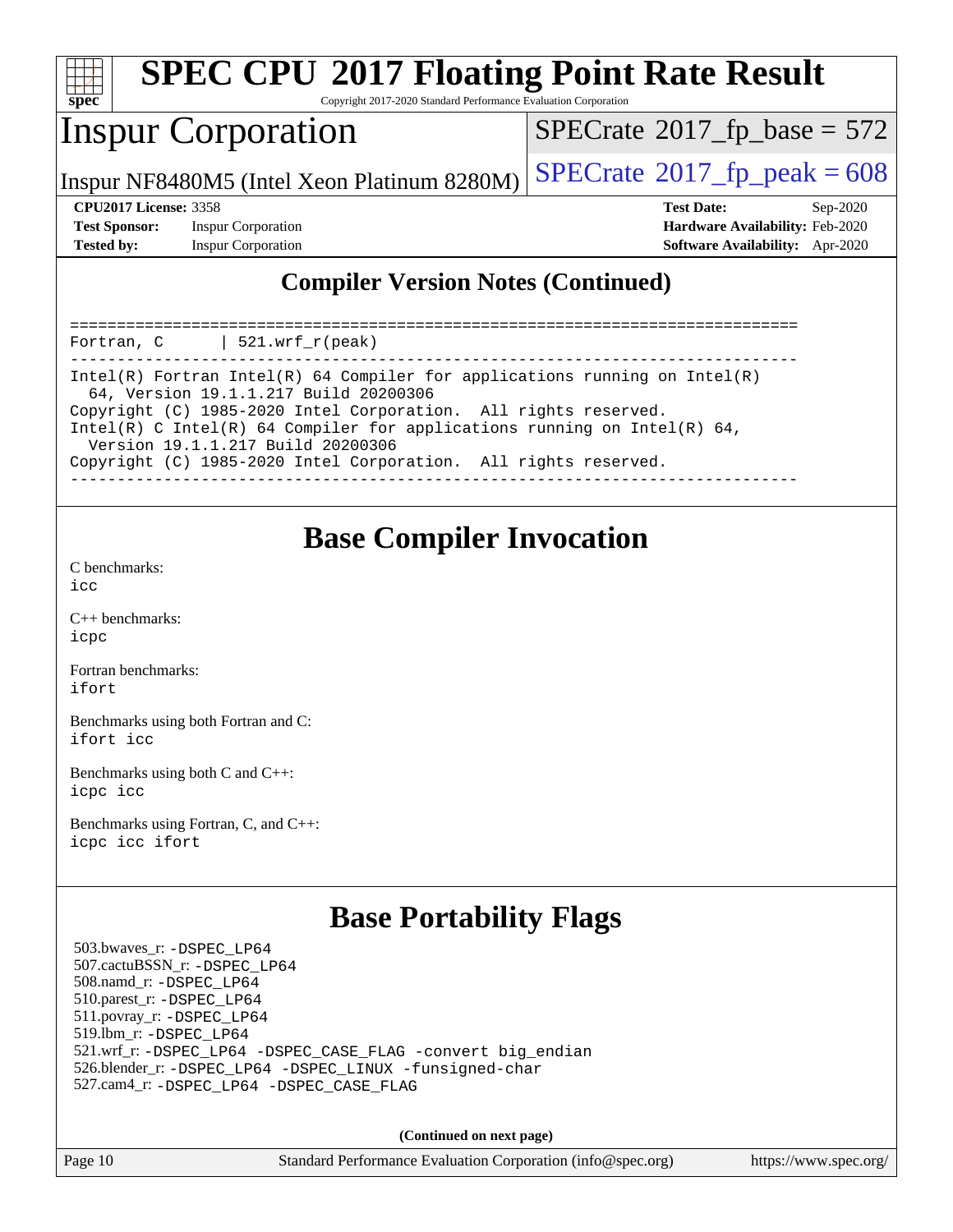

Copyright 2017-2020 Standard Performance Evaluation Corporation

## Inspur Corporation

 $SPECTate$ <sup>®</sup>[2017\\_fp\\_base =](http://www.spec.org/auto/cpu2017/Docs/result-fields.html#SPECrate2017fpbase) 572

Inspur NF8480M5 (Intel Xeon Platinum 8280M)  $\left|$  [SPECrate](http://www.spec.org/auto/cpu2017/Docs/result-fields.html#SPECrate2017fppeak)<sup>®</sup>[2017\\_fp\\_peak = 6](http://www.spec.org/auto/cpu2017/Docs/result-fields.html#SPECrate2017fppeak)08

**[Tested by:](http://www.spec.org/auto/cpu2017/Docs/result-fields.html#Testedby)** Inspur Corporation **[Software Availability:](http://www.spec.org/auto/cpu2017/Docs/result-fields.html#SoftwareAvailability)** Apr-2020

**[CPU2017 License:](http://www.spec.org/auto/cpu2017/Docs/result-fields.html#CPU2017License)** 3358 **[Test Date:](http://www.spec.org/auto/cpu2017/Docs/result-fields.html#TestDate)** Sep-2020 **[Test Sponsor:](http://www.spec.org/auto/cpu2017/Docs/result-fields.html#TestSponsor)** Inspur Corporation **[Hardware Availability:](http://www.spec.org/auto/cpu2017/Docs/result-fields.html#HardwareAvailability)** Feb-2020

## **[Base Portability Flags \(Continued\)](http://www.spec.org/auto/cpu2017/Docs/result-fields.html#BasePortabilityFlags)**

 538.imagick\_r: [-DSPEC\\_LP64](http://www.spec.org/cpu2017/results/res2020q4/cpu2017-20200928-24048.flags.html#suite_basePORTABILITY538_imagick_r_DSPEC_LP64) 544.nab\_r: [-DSPEC\\_LP64](http://www.spec.org/cpu2017/results/res2020q4/cpu2017-20200928-24048.flags.html#suite_basePORTABILITY544_nab_r_DSPEC_LP64) 549.fotonik3d\_r: [-DSPEC\\_LP64](http://www.spec.org/cpu2017/results/res2020q4/cpu2017-20200928-24048.flags.html#suite_basePORTABILITY549_fotonik3d_r_DSPEC_LP64) 554.roms\_r: [-DSPEC\\_LP64](http://www.spec.org/cpu2017/results/res2020q4/cpu2017-20200928-24048.flags.html#suite_basePORTABILITY554_roms_r_DSPEC_LP64)

**[Base Optimization Flags](http://www.spec.org/auto/cpu2017/Docs/result-fields.html#BaseOptimizationFlags)**

[C benchmarks](http://www.spec.org/auto/cpu2017/Docs/result-fields.html#Cbenchmarks):

[-m64](http://www.spec.org/cpu2017/results/res2020q4/cpu2017-20200928-24048.flags.html#user_CCbase_m64-icc) [-qnextgen](http://www.spec.org/cpu2017/results/res2020q4/cpu2017-20200928-24048.flags.html#user_CCbase_f-qnextgen) [-std=c11](http://www.spec.org/cpu2017/results/res2020q4/cpu2017-20200928-24048.flags.html#user_CCbase_std-icc-std_0e1c27790398a4642dfca32ffe6c27b5796f9c2d2676156f2e42c9c44eaad0c049b1cdb667a270c34d979996257aeb8fc440bfb01818dbc9357bd9d174cb8524) [-Wl,-plugin-opt=-x86-branches-within-32B-boundaries](http://www.spec.org/cpu2017/results/res2020q4/cpu2017-20200928-24048.flags.html#user_CCbase_f-x86-branches-within-32B-boundaries_0098b4e4317ae60947b7b728078a624952a08ac37a3c797dfb4ffeb399e0c61a9dd0f2f44ce917e9361fb9076ccb15e7824594512dd315205382d84209e912f3) [-Wl,-z,muldefs](http://www.spec.org/cpu2017/results/res2020q4/cpu2017-20200928-24048.flags.html#user_CCbase_link_force_multiple1_b4cbdb97b34bdee9ceefcfe54f4c8ea74255f0b02a4b23e853cdb0e18eb4525ac79b5a88067c842dd0ee6996c24547a27a4b99331201badda8798ef8a743f577) [-fuse-ld=gold](http://www.spec.org/cpu2017/results/res2020q4/cpu2017-20200928-24048.flags.html#user_CCbase_f-fuse-ld_920b3586e2b8c6e0748b9c84fa9b744736ba725a32cab14ad8f3d4ad28eecb2f59d1144823d2e17006539a88734fe1fc08fc3035f7676166309105a78aaabc32) [-xCORE-AVX2](http://www.spec.org/cpu2017/results/res2020q4/cpu2017-20200928-24048.flags.html#user_CCbase_f-xCORE-AVX2) [-Ofast](http://www.spec.org/cpu2017/results/res2020q4/cpu2017-20200928-24048.flags.html#user_CCbase_f-Ofast) [-ffast-math](http://www.spec.org/cpu2017/results/res2020q4/cpu2017-20200928-24048.flags.html#user_CCbase_f-ffast-math) [-flto](http://www.spec.org/cpu2017/results/res2020q4/cpu2017-20200928-24048.flags.html#user_CCbase_f-flto) [-mfpmath=sse](http://www.spec.org/cpu2017/results/res2020q4/cpu2017-20200928-24048.flags.html#user_CCbase_f-mfpmath_70eb8fac26bde974f8ab713bc9086c5621c0b8d2f6c86f38af0bd7062540daf19db5f3a066d8c6684be05d84c9b6322eb3b5be6619d967835195b93d6c02afa1) [-funroll-loops](http://www.spec.org/cpu2017/results/res2020q4/cpu2017-20200928-24048.flags.html#user_CCbase_f-funroll-loops) [-qopt-mem-layout-trans=4](http://www.spec.org/cpu2017/results/res2020q4/cpu2017-20200928-24048.flags.html#user_CCbase_f-qopt-mem-layout-trans_fa39e755916c150a61361b7846f310bcdf6f04e385ef281cadf3647acec3f0ae266d1a1d22d972a7087a248fd4e6ca390a3634700869573d231a252c784941a8) [-L/usr/local/jemalloc64-5.0.1/lib](http://www.spec.org/cpu2017/results/res2020q4/cpu2017-20200928-24048.flags.html#user_CCbase_jemalloc_link_path64_1_cc289568b1a6c0fd3b62c91b824c27fcb5af5e8098e6ad028160d21144ef1b8aef3170d2acf0bee98a8da324cfe4f67d0a3d0c4cc4673d993d694dc2a0df248b) [-ljemalloc](http://www.spec.org/cpu2017/results/res2020q4/cpu2017-20200928-24048.flags.html#user_CCbase_jemalloc_link_lib_d1249b907c500fa1c0672f44f562e3d0f79738ae9e3c4a9c376d49f265a04b9c99b167ecedbf6711b3085be911c67ff61f150a17b3472be731631ba4d0471706)

[C++ benchmarks:](http://www.spec.org/auto/cpu2017/Docs/result-fields.html#CXXbenchmarks)

[-m64](http://www.spec.org/cpu2017/results/res2020q4/cpu2017-20200928-24048.flags.html#user_CXXbase_m64-icc) [-qnextgen](http://www.spec.org/cpu2017/results/res2020q4/cpu2017-20200928-24048.flags.html#user_CXXbase_f-qnextgen) [-Wl,-plugin-opt=-x86-branches-within-32B-boundaries](http://www.spec.org/cpu2017/results/res2020q4/cpu2017-20200928-24048.flags.html#user_CXXbase_f-x86-branches-within-32B-boundaries_0098b4e4317ae60947b7b728078a624952a08ac37a3c797dfb4ffeb399e0c61a9dd0f2f44ce917e9361fb9076ccb15e7824594512dd315205382d84209e912f3) [-Wl,-z,muldefs](http://www.spec.org/cpu2017/results/res2020q4/cpu2017-20200928-24048.flags.html#user_CXXbase_link_force_multiple1_b4cbdb97b34bdee9ceefcfe54f4c8ea74255f0b02a4b23e853cdb0e18eb4525ac79b5a88067c842dd0ee6996c24547a27a4b99331201badda8798ef8a743f577) [-fuse-ld=gold](http://www.spec.org/cpu2017/results/res2020q4/cpu2017-20200928-24048.flags.html#user_CXXbase_f-fuse-ld_920b3586e2b8c6e0748b9c84fa9b744736ba725a32cab14ad8f3d4ad28eecb2f59d1144823d2e17006539a88734fe1fc08fc3035f7676166309105a78aaabc32) [-xCORE-AVX2](http://www.spec.org/cpu2017/results/res2020q4/cpu2017-20200928-24048.flags.html#user_CXXbase_f-xCORE-AVX2) [-Ofast](http://www.spec.org/cpu2017/results/res2020q4/cpu2017-20200928-24048.flags.html#user_CXXbase_f-Ofast) [-ffast-math](http://www.spec.org/cpu2017/results/res2020q4/cpu2017-20200928-24048.flags.html#user_CXXbase_f-ffast-math) [-flto](http://www.spec.org/cpu2017/results/res2020q4/cpu2017-20200928-24048.flags.html#user_CXXbase_f-flto) [-mfpmath=sse](http://www.spec.org/cpu2017/results/res2020q4/cpu2017-20200928-24048.flags.html#user_CXXbase_f-mfpmath_70eb8fac26bde974f8ab713bc9086c5621c0b8d2f6c86f38af0bd7062540daf19db5f3a066d8c6684be05d84c9b6322eb3b5be6619d967835195b93d6c02afa1) [-funroll-loops](http://www.spec.org/cpu2017/results/res2020q4/cpu2017-20200928-24048.flags.html#user_CXXbase_f-funroll-loops) [-qopt-mem-layout-trans=4](http://www.spec.org/cpu2017/results/res2020q4/cpu2017-20200928-24048.flags.html#user_CXXbase_f-qopt-mem-layout-trans_fa39e755916c150a61361b7846f310bcdf6f04e385ef281cadf3647acec3f0ae266d1a1d22d972a7087a248fd4e6ca390a3634700869573d231a252c784941a8) [-L/usr/local/jemalloc64-5.0.1/lib](http://www.spec.org/cpu2017/results/res2020q4/cpu2017-20200928-24048.flags.html#user_CXXbase_jemalloc_link_path64_1_cc289568b1a6c0fd3b62c91b824c27fcb5af5e8098e6ad028160d21144ef1b8aef3170d2acf0bee98a8da324cfe4f67d0a3d0c4cc4673d993d694dc2a0df248b) [-ljemalloc](http://www.spec.org/cpu2017/results/res2020q4/cpu2017-20200928-24048.flags.html#user_CXXbase_jemalloc_link_lib_d1249b907c500fa1c0672f44f562e3d0f79738ae9e3c4a9c376d49f265a04b9c99b167ecedbf6711b3085be911c67ff61f150a17b3472be731631ba4d0471706)

[Fortran benchmarks](http://www.spec.org/auto/cpu2017/Docs/result-fields.html#Fortranbenchmarks):

[-m64](http://www.spec.org/cpu2017/results/res2020q4/cpu2017-20200928-24048.flags.html#user_FCbase_m64-icc) [-Wl,-plugin-opt=-x86-branches-within-32B-boundaries](http://www.spec.org/cpu2017/results/res2020q4/cpu2017-20200928-24048.flags.html#user_FCbase_f-x86-branches-within-32B-boundaries_0098b4e4317ae60947b7b728078a624952a08ac37a3c797dfb4ffeb399e0c61a9dd0f2f44ce917e9361fb9076ccb15e7824594512dd315205382d84209e912f3) [-Wl,-z,muldefs](http://www.spec.org/cpu2017/results/res2020q4/cpu2017-20200928-24048.flags.html#user_FCbase_link_force_multiple1_b4cbdb97b34bdee9ceefcfe54f4c8ea74255f0b02a4b23e853cdb0e18eb4525ac79b5a88067c842dd0ee6996c24547a27a4b99331201badda8798ef8a743f577) [-fuse-ld=gold](http://www.spec.org/cpu2017/results/res2020q4/cpu2017-20200928-24048.flags.html#user_FCbase_f-fuse-ld_920b3586e2b8c6e0748b9c84fa9b744736ba725a32cab14ad8f3d4ad28eecb2f59d1144823d2e17006539a88734fe1fc08fc3035f7676166309105a78aaabc32) [-xCORE-AVX2](http://www.spec.org/cpu2017/results/res2020q4/cpu2017-20200928-24048.flags.html#user_FCbase_f-xCORE-AVX2) [-O3](http://www.spec.org/cpu2017/results/res2020q4/cpu2017-20200928-24048.flags.html#user_FCbase_f-O3) [-ipo](http://www.spec.org/cpu2017/results/res2020q4/cpu2017-20200928-24048.flags.html#user_FCbase_f-ipo) [-no-prec-div](http://www.spec.org/cpu2017/results/res2020q4/cpu2017-20200928-24048.flags.html#user_FCbase_f-no-prec-div) [-qopt-prefetch](http://www.spec.org/cpu2017/results/res2020q4/cpu2017-20200928-24048.flags.html#user_FCbase_f-qopt-prefetch) [-ffinite-math-only](http://www.spec.org/cpu2017/results/res2020q4/cpu2017-20200928-24048.flags.html#user_FCbase_f_finite_math_only_cb91587bd2077682c4b38af759c288ed7c732db004271a9512da14a4f8007909a5f1427ecbf1a0fb78ff2a814402c6114ac565ca162485bbcae155b5e4258871) [-qopt-multiple-gather-scatter-by-shuffles](http://www.spec.org/cpu2017/results/res2020q4/cpu2017-20200928-24048.flags.html#user_FCbase_f-qopt-multiple-gather-scatter-by-shuffles) [-qopt-mem-layout-trans=4](http://www.spec.org/cpu2017/results/res2020q4/cpu2017-20200928-24048.flags.html#user_FCbase_f-qopt-mem-layout-trans_fa39e755916c150a61361b7846f310bcdf6f04e385ef281cadf3647acec3f0ae266d1a1d22d972a7087a248fd4e6ca390a3634700869573d231a252c784941a8) [-nostandard-realloc-lhs](http://www.spec.org/cpu2017/results/res2020q4/cpu2017-20200928-24048.flags.html#user_FCbase_f_2003_std_realloc_82b4557e90729c0f113870c07e44d33d6f5a304b4f63d4c15d2d0f1fab99f5daaed73bdb9275d9ae411527f28b936061aa8b9c8f2d63842963b95c9dd6426b8a) [-align array32byte](http://www.spec.org/cpu2017/results/res2020q4/cpu2017-20200928-24048.flags.html#user_FCbase_align_array32byte_b982fe038af199962ba9a80c053b8342c548c85b40b8e86eb3cc33dee0d7986a4af373ac2d51c3f7cf710a18d62fdce2948f201cd044323541f22fc0fffc51b6) [-auto](http://www.spec.org/cpu2017/results/res2020q4/cpu2017-20200928-24048.flags.html#user_FCbase_f-auto) [-mbranches-within-32B-boundaries](http://www.spec.org/cpu2017/results/res2020q4/cpu2017-20200928-24048.flags.html#user_FCbase_f-mbranches-within-32B-boundaries) [-L/usr/local/jemalloc64-5.0.1/lib](http://www.spec.org/cpu2017/results/res2020q4/cpu2017-20200928-24048.flags.html#user_FCbase_jemalloc_link_path64_1_cc289568b1a6c0fd3b62c91b824c27fcb5af5e8098e6ad028160d21144ef1b8aef3170d2acf0bee98a8da324cfe4f67d0a3d0c4cc4673d993d694dc2a0df248b) [-ljemalloc](http://www.spec.org/cpu2017/results/res2020q4/cpu2017-20200928-24048.flags.html#user_FCbase_jemalloc_link_lib_d1249b907c500fa1c0672f44f562e3d0f79738ae9e3c4a9c376d49f265a04b9c99b167ecedbf6711b3085be911c67ff61f150a17b3472be731631ba4d0471706)

[Benchmarks using both Fortran and C](http://www.spec.org/auto/cpu2017/Docs/result-fields.html#BenchmarksusingbothFortranandC):

[-m64](http://www.spec.org/cpu2017/results/res2020q4/cpu2017-20200928-24048.flags.html#user_CC_FCbase_m64-icc) [-qnextgen](http://www.spec.org/cpu2017/results/res2020q4/cpu2017-20200928-24048.flags.html#user_CC_FCbase_f-qnextgen) [-std=c11](http://www.spec.org/cpu2017/results/res2020q4/cpu2017-20200928-24048.flags.html#user_CC_FCbase_std-icc-std_0e1c27790398a4642dfca32ffe6c27b5796f9c2d2676156f2e42c9c44eaad0c049b1cdb667a270c34d979996257aeb8fc440bfb01818dbc9357bd9d174cb8524) [-Wl,-plugin-opt=-x86-branches-within-32B-boundaries](http://www.spec.org/cpu2017/results/res2020q4/cpu2017-20200928-24048.flags.html#user_CC_FCbase_f-x86-branches-within-32B-boundaries_0098b4e4317ae60947b7b728078a624952a08ac37a3c797dfb4ffeb399e0c61a9dd0f2f44ce917e9361fb9076ccb15e7824594512dd315205382d84209e912f3) [-Wl,-z,muldefs](http://www.spec.org/cpu2017/results/res2020q4/cpu2017-20200928-24048.flags.html#user_CC_FCbase_link_force_multiple1_b4cbdb97b34bdee9ceefcfe54f4c8ea74255f0b02a4b23e853cdb0e18eb4525ac79b5a88067c842dd0ee6996c24547a27a4b99331201badda8798ef8a743f577) [-fuse-ld=gold](http://www.spec.org/cpu2017/results/res2020q4/cpu2017-20200928-24048.flags.html#user_CC_FCbase_f-fuse-ld_920b3586e2b8c6e0748b9c84fa9b744736ba725a32cab14ad8f3d4ad28eecb2f59d1144823d2e17006539a88734fe1fc08fc3035f7676166309105a78aaabc32) [-xCORE-AVX2](http://www.spec.org/cpu2017/results/res2020q4/cpu2017-20200928-24048.flags.html#user_CC_FCbase_f-xCORE-AVX2) [-Ofast](http://www.spec.org/cpu2017/results/res2020q4/cpu2017-20200928-24048.flags.html#user_CC_FCbase_f-Ofast) [-ffast-math](http://www.spec.org/cpu2017/results/res2020q4/cpu2017-20200928-24048.flags.html#user_CC_FCbase_f-ffast-math) [-flto](http://www.spec.org/cpu2017/results/res2020q4/cpu2017-20200928-24048.flags.html#user_CC_FCbase_f-flto) [-mfpmath=sse](http://www.spec.org/cpu2017/results/res2020q4/cpu2017-20200928-24048.flags.html#user_CC_FCbase_f-mfpmath_70eb8fac26bde974f8ab713bc9086c5621c0b8d2f6c86f38af0bd7062540daf19db5f3a066d8c6684be05d84c9b6322eb3b5be6619d967835195b93d6c02afa1) [-funroll-loops](http://www.spec.org/cpu2017/results/res2020q4/cpu2017-20200928-24048.flags.html#user_CC_FCbase_f-funroll-loops) [-qopt-mem-layout-trans=4](http://www.spec.org/cpu2017/results/res2020q4/cpu2017-20200928-24048.flags.html#user_CC_FCbase_f-qopt-mem-layout-trans_fa39e755916c150a61361b7846f310bcdf6f04e385ef281cadf3647acec3f0ae266d1a1d22d972a7087a248fd4e6ca390a3634700869573d231a252c784941a8) [-O3](http://www.spec.org/cpu2017/results/res2020q4/cpu2017-20200928-24048.flags.html#user_CC_FCbase_f-O3) [-ipo](http://www.spec.org/cpu2017/results/res2020q4/cpu2017-20200928-24048.flags.html#user_CC_FCbase_f-ipo) [-no-prec-div](http://www.spec.org/cpu2017/results/res2020q4/cpu2017-20200928-24048.flags.html#user_CC_FCbase_f-no-prec-div) [-qopt-prefetch](http://www.spec.org/cpu2017/results/res2020q4/cpu2017-20200928-24048.flags.html#user_CC_FCbase_f-qopt-prefetch) [-ffinite-math-only](http://www.spec.org/cpu2017/results/res2020q4/cpu2017-20200928-24048.flags.html#user_CC_FCbase_f_finite_math_only_cb91587bd2077682c4b38af759c288ed7c732db004271a9512da14a4f8007909a5f1427ecbf1a0fb78ff2a814402c6114ac565ca162485bbcae155b5e4258871) [-qopt-multiple-gather-scatter-by-shuffles](http://www.spec.org/cpu2017/results/res2020q4/cpu2017-20200928-24048.flags.html#user_CC_FCbase_f-qopt-multiple-gather-scatter-by-shuffles) [-nostandard-realloc-lhs](http://www.spec.org/cpu2017/results/res2020q4/cpu2017-20200928-24048.flags.html#user_CC_FCbase_f_2003_std_realloc_82b4557e90729c0f113870c07e44d33d6f5a304b4f63d4c15d2d0f1fab99f5daaed73bdb9275d9ae411527f28b936061aa8b9c8f2d63842963b95c9dd6426b8a) [-align array32byte](http://www.spec.org/cpu2017/results/res2020q4/cpu2017-20200928-24048.flags.html#user_CC_FCbase_align_array32byte_b982fe038af199962ba9a80c053b8342c548c85b40b8e86eb3cc33dee0d7986a4af373ac2d51c3f7cf710a18d62fdce2948f201cd044323541f22fc0fffc51b6) [-auto](http://www.spec.org/cpu2017/results/res2020q4/cpu2017-20200928-24048.flags.html#user_CC_FCbase_f-auto) [-mbranches-within-32B-boundaries](http://www.spec.org/cpu2017/results/res2020q4/cpu2017-20200928-24048.flags.html#user_CC_FCbase_f-mbranches-within-32B-boundaries) [-L/usr/local/jemalloc64-5.0.1/lib](http://www.spec.org/cpu2017/results/res2020q4/cpu2017-20200928-24048.flags.html#user_CC_FCbase_jemalloc_link_path64_1_cc289568b1a6c0fd3b62c91b824c27fcb5af5e8098e6ad028160d21144ef1b8aef3170d2acf0bee98a8da324cfe4f67d0a3d0c4cc4673d993d694dc2a0df248b) [-ljemalloc](http://www.spec.org/cpu2017/results/res2020q4/cpu2017-20200928-24048.flags.html#user_CC_FCbase_jemalloc_link_lib_d1249b907c500fa1c0672f44f562e3d0f79738ae9e3c4a9c376d49f265a04b9c99b167ecedbf6711b3085be911c67ff61f150a17b3472be731631ba4d0471706)

#### [Benchmarks using both C and C++](http://www.spec.org/auto/cpu2017/Docs/result-fields.html#BenchmarksusingbothCandCXX):

```
-m64 -qnextgen -std=c11
-Wl,-plugin-opt=-x86-branches-within-32B-boundaries -Wl,-z,muldefs
-fuse-ld=gold -xCORE-AVX2 -Ofast -ffast-math -flto -mfpmath=sse
-funroll-loops -qopt-mem-layout-trans=4
-L/usr/local/jemalloc64-5.0.1/lib -ljemalloc
```
Page 11 Standard Performance Evaluation Corporation [\(info@spec.org\)](mailto:info@spec.org) <https://www.spec.org/> **(Continued on next page)**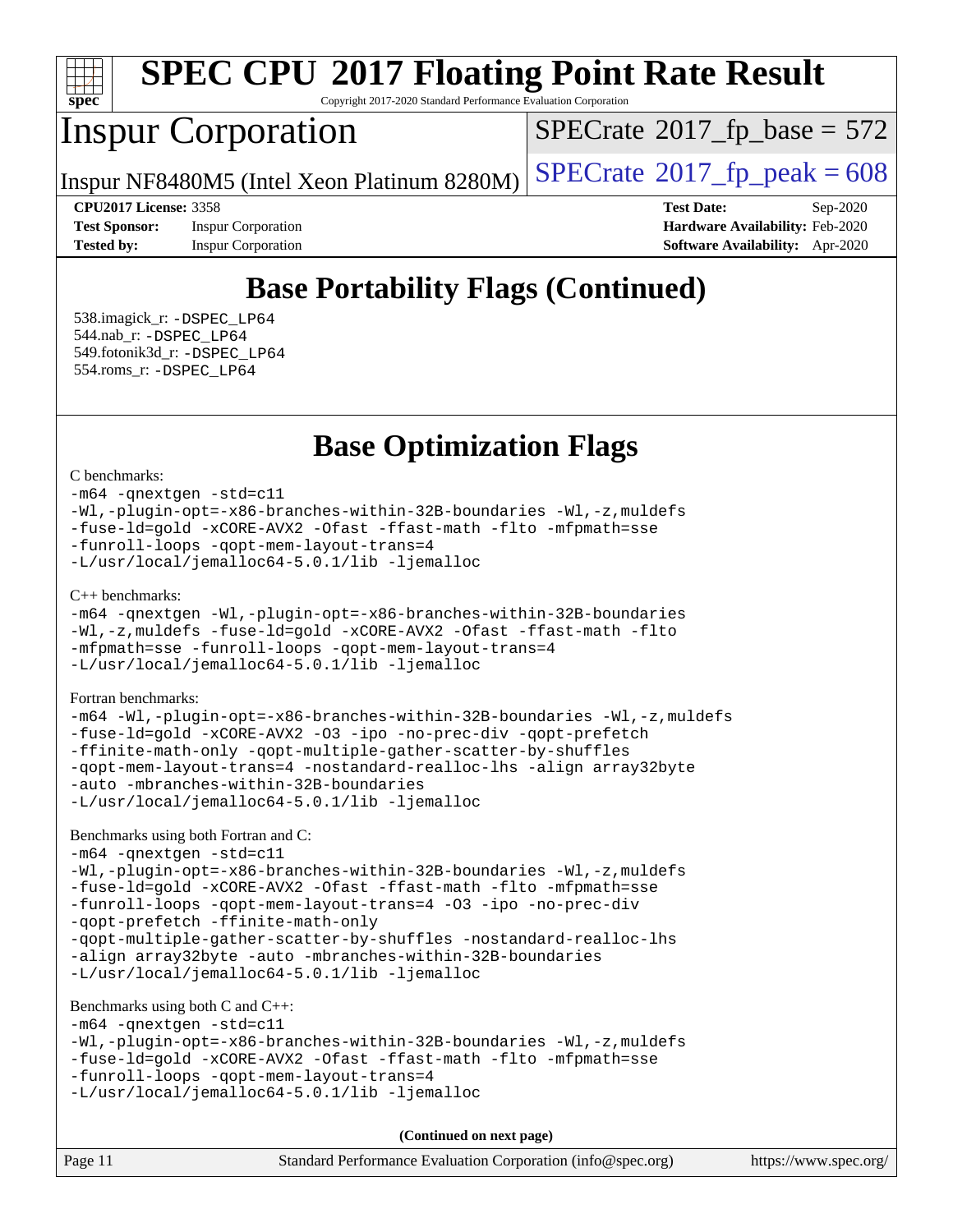

Copyright 2017-2020 Standard Performance Evaluation Corporation

# Inspur Corporation

 $SPECTate$ <sup>®</sup>[2017\\_fp\\_base =](http://www.spec.org/auto/cpu2017/Docs/result-fields.html#SPECrate2017fpbase) 572

Inspur NF8480M5 (Intel Xeon Platinum 8280M)  $\left|$  [SPECrate](http://www.spec.org/auto/cpu2017/Docs/result-fields.html#SPECrate2017fppeak)<sup>®</sup>[2017\\_fp\\_peak = 6](http://www.spec.org/auto/cpu2017/Docs/result-fields.html#SPECrate2017fppeak)08

**[Test Sponsor:](http://www.spec.org/auto/cpu2017/Docs/result-fields.html#TestSponsor)** Inspur Corporation **[Hardware Availability:](http://www.spec.org/auto/cpu2017/Docs/result-fields.html#HardwareAvailability)** Feb-2020 **[Tested by:](http://www.spec.org/auto/cpu2017/Docs/result-fields.html#Testedby)** Inspur Corporation **[Software Availability:](http://www.spec.org/auto/cpu2017/Docs/result-fields.html#SoftwareAvailability)** Apr-2020

**[CPU2017 License:](http://www.spec.org/auto/cpu2017/Docs/result-fields.html#CPU2017License)** 3358 **[Test Date:](http://www.spec.org/auto/cpu2017/Docs/result-fields.html#TestDate)** Sep-2020

# **[Base Optimization Flags \(Continued\)](http://www.spec.org/auto/cpu2017/Docs/result-fields.html#BaseOptimizationFlags)**

[Benchmarks using Fortran, C, and C++:](http://www.spec.org/auto/cpu2017/Docs/result-fields.html#BenchmarksusingFortranCandCXX) [-m64](http://www.spec.org/cpu2017/results/res2020q4/cpu2017-20200928-24048.flags.html#user_CC_CXX_FCbase_m64-icc) [-qnextgen](http://www.spec.org/cpu2017/results/res2020q4/cpu2017-20200928-24048.flags.html#user_CC_CXX_FCbase_f-qnextgen) [-std=c11](http://www.spec.org/cpu2017/results/res2020q4/cpu2017-20200928-24048.flags.html#user_CC_CXX_FCbase_std-icc-std_0e1c27790398a4642dfca32ffe6c27b5796f9c2d2676156f2e42c9c44eaad0c049b1cdb667a270c34d979996257aeb8fc440bfb01818dbc9357bd9d174cb8524) [-Wl,-plugin-opt=-x86-branches-within-32B-boundaries](http://www.spec.org/cpu2017/results/res2020q4/cpu2017-20200928-24048.flags.html#user_CC_CXX_FCbase_f-x86-branches-within-32B-boundaries_0098b4e4317ae60947b7b728078a624952a08ac37a3c797dfb4ffeb399e0c61a9dd0f2f44ce917e9361fb9076ccb15e7824594512dd315205382d84209e912f3) [-Wl,-z,muldefs](http://www.spec.org/cpu2017/results/res2020q4/cpu2017-20200928-24048.flags.html#user_CC_CXX_FCbase_link_force_multiple1_b4cbdb97b34bdee9ceefcfe54f4c8ea74255f0b02a4b23e853cdb0e18eb4525ac79b5a88067c842dd0ee6996c24547a27a4b99331201badda8798ef8a743f577) [-fuse-ld=gold](http://www.spec.org/cpu2017/results/res2020q4/cpu2017-20200928-24048.flags.html#user_CC_CXX_FCbase_f-fuse-ld_920b3586e2b8c6e0748b9c84fa9b744736ba725a32cab14ad8f3d4ad28eecb2f59d1144823d2e17006539a88734fe1fc08fc3035f7676166309105a78aaabc32) [-xCORE-AVX2](http://www.spec.org/cpu2017/results/res2020q4/cpu2017-20200928-24048.flags.html#user_CC_CXX_FCbase_f-xCORE-AVX2) [-Ofast](http://www.spec.org/cpu2017/results/res2020q4/cpu2017-20200928-24048.flags.html#user_CC_CXX_FCbase_f-Ofast) [-ffast-math](http://www.spec.org/cpu2017/results/res2020q4/cpu2017-20200928-24048.flags.html#user_CC_CXX_FCbase_f-ffast-math) [-flto](http://www.spec.org/cpu2017/results/res2020q4/cpu2017-20200928-24048.flags.html#user_CC_CXX_FCbase_f-flto) [-mfpmath=sse](http://www.spec.org/cpu2017/results/res2020q4/cpu2017-20200928-24048.flags.html#user_CC_CXX_FCbase_f-mfpmath_70eb8fac26bde974f8ab713bc9086c5621c0b8d2f6c86f38af0bd7062540daf19db5f3a066d8c6684be05d84c9b6322eb3b5be6619d967835195b93d6c02afa1) [-funroll-loops](http://www.spec.org/cpu2017/results/res2020q4/cpu2017-20200928-24048.flags.html#user_CC_CXX_FCbase_f-funroll-loops) [-qopt-mem-layout-trans=4](http://www.spec.org/cpu2017/results/res2020q4/cpu2017-20200928-24048.flags.html#user_CC_CXX_FCbase_f-qopt-mem-layout-trans_fa39e755916c150a61361b7846f310bcdf6f04e385ef281cadf3647acec3f0ae266d1a1d22d972a7087a248fd4e6ca390a3634700869573d231a252c784941a8) [-O3](http://www.spec.org/cpu2017/results/res2020q4/cpu2017-20200928-24048.flags.html#user_CC_CXX_FCbase_f-O3) [-ipo](http://www.spec.org/cpu2017/results/res2020q4/cpu2017-20200928-24048.flags.html#user_CC_CXX_FCbase_f-ipo) [-no-prec-div](http://www.spec.org/cpu2017/results/res2020q4/cpu2017-20200928-24048.flags.html#user_CC_CXX_FCbase_f-no-prec-div) [-qopt-prefetch](http://www.spec.org/cpu2017/results/res2020q4/cpu2017-20200928-24048.flags.html#user_CC_CXX_FCbase_f-qopt-prefetch) [-ffinite-math-only](http://www.spec.org/cpu2017/results/res2020q4/cpu2017-20200928-24048.flags.html#user_CC_CXX_FCbase_f_finite_math_only_cb91587bd2077682c4b38af759c288ed7c732db004271a9512da14a4f8007909a5f1427ecbf1a0fb78ff2a814402c6114ac565ca162485bbcae155b5e4258871) [-qopt-multiple-gather-scatter-by-shuffles](http://www.spec.org/cpu2017/results/res2020q4/cpu2017-20200928-24048.flags.html#user_CC_CXX_FCbase_f-qopt-multiple-gather-scatter-by-shuffles) [-nostandard-realloc-lhs](http://www.spec.org/cpu2017/results/res2020q4/cpu2017-20200928-24048.flags.html#user_CC_CXX_FCbase_f_2003_std_realloc_82b4557e90729c0f113870c07e44d33d6f5a304b4f63d4c15d2d0f1fab99f5daaed73bdb9275d9ae411527f28b936061aa8b9c8f2d63842963b95c9dd6426b8a) [-align array32byte](http://www.spec.org/cpu2017/results/res2020q4/cpu2017-20200928-24048.flags.html#user_CC_CXX_FCbase_align_array32byte_b982fe038af199962ba9a80c053b8342c548c85b40b8e86eb3cc33dee0d7986a4af373ac2d51c3f7cf710a18d62fdce2948f201cd044323541f22fc0fffc51b6) [-auto](http://www.spec.org/cpu2017/results/res2020q4/cpu2017-20200928-24048.flags.html#user_CC_CXX_FCbase_f-auto) [-mbranches-within-32B-boundaries](http://www.spec.org/cpu2017/results/res2020q4/cpu2017-20200928-24048.flags.html#user_CC_CXX_FCbase_f-mbranches-within-32B-boundaries) [-L/usr/local/jemalloc64-5.0.1/lib](http://www.spec.org/cpu2017/results/res2020q4/cpu2017-20200928-24048.flags.html#user_CC_CXX_FCbase_jemalloc_link_path64_1_cc289568b1a6c0fd3b62c91b824c27fcb5af5e8098e6ad028160d21144ef1b8aef3170d2acf0bee98a8da324cfe4f67d0a3d0c4cc4673d993d694dc2a0df248b) [-ljemalloc](http://www.spec.org/cpu2017/results/res2020q4/cpu2017-20200928-24048.flags.html#user_CC_CXX_FCbase_jemalloc_link_lib_d1249b907c500fa1c0672f44f562e3d0f79738ae9e3c4a9c376d49f265a04b9c99b167ecedbf6711b3085be911c67ff61f150a17b3472be731631ba4d0471706)

## **[Peak Compiler Invocation](http://www.spec.org/auto/cpu2017/Docs/result-fields.html#PeakCompilerInvocation)**

[C benchmarks](http://www.spec.org/auto/cpu2017/Docs/result-fields.html#Cbenchmarks):  $inc$ 

[C++ benchmarks:](http://www.spec.org/auto/cpu2017/Docs/result-fields.html#CXXbenchmarks) [icpc](http://www.spec.org/cpu2017/results/res2020q4/cpu2017-20200928-24048.flags.html#user_CXXpeak_intel_icpc_c510b6838c7f56d33e37e94d029a35b4a7bccf4766a728ee175e80a419847e808290a9b78be685c44ab727ea267ec2f070ec5dc83b407c0218cded6866a35d07)

[Fortran benchmarks](http://www.spec.org/auto/cpu2017/Docs/result-fields.html#Fortranbenchmarks): [ifort](http://www.spec.org/cpu2017/results/res2020q4/cpu2017-20200928-24048.flags.html#user_FCpeak_intel_ifort_8111460550e3ca792625aed983ce982f94888b8b503583aa7ba2b8303487b4d8a21a13e7191a45c5fd58ff318f48f9492884d4413fa793fd88dd292cad7027ca)

[Benchmarks using both Fortran and C](http://www.spec.org/auto/cpu2017/Docs/result-fields.html#BenchmarksusingbothFortranandC): [ifort](http://www.spec.org/cpu2017/results/res2020q4/cpu2017-20200928-24048.flags.html#user_CC_FCpeak_intel_ifort_8111460550e3ca792625aed983ce982f94888b8b503583aa7ba2b8303487b4d8a21a13e7191a45c5fd58ff318f48f9492884d4413fa793fd88dd292cad7027ca) [icc](http://www.spec.org/cpu2017/results/res2020q4/cpu2017-20200928-24048.flags.html#user_CC_FCpeak_intel_icc_66fc1ee009f7361af1fbd72ca7dcefbb700085f36577c54f309893dd4ec40d12360134090235512931783d35fd58c0460139e722d5067c5574d8eaf2b3e37e92)

[Benchmarks using both C and C++](http://www.spec.org/auto/cpu2017/Docs/result-fields.html#BenchmarksusingbothCandCXX): [icpc](http://www.spec.org/cpu2017/results/res2020q4/cpu2017-20200928-24048.flags.html#user_CC_CXXpeak_intel_icpc_c510b6838c7f56d33e37e94d029a35b4a7bccf4766a728ee175e80a419847e808290a9b78be685c44ab727ea267ec2f070ec5dc83b407c0218cded6866a35d07) [icc](http://www.spec.org/cpu2017/results/res2020q4/cpu2017-20200928-24048.flags.html#user_CC_CXXpeak_intel_icc_66fc1ee009f7361af1fbd72ca7dcefbb700085f36577c54f309893dd4ec40d12360134090235512931783d35fd58c0460139e722d5067c5574d8eaf2b3e37e92)

[Benchmarks using Fortran, C, and C++:](http://www.spec.org/auto/cpu2017/Docs/result-fields.html#BenchmarksusingFortranCandCXX) [icpc](http://www.spec.org/cpu2017/results/res2020q4/cpu2017-20200928-24048.flags.html#user_CC_CXX_FCpeak_intel_icpc_c510b6838c7f56d33e37e94d029a35b4a7bccf4766a728ee175e80a419847e808290a9b78be685c44ab727ea267ec2f070ec5dc83b407c0218cded6866a35d07) [icc](http://www.spec.org/cpu2017/results/res2020q4/cpu2017-20200928-24048.flags.html#user_CC_CXX_FCpeak_intel_icc_66fc1ee009f7361af1fbd72ca7dcefbb700085f36577c54f309893dd4ec40d12360134090235512931783d35fd58c0460139e722d5067c5574d8eaf2b3e37e92) [ifort](http://www.spec.org/cpu2017/results/res2020q4/cpu2017-20200928-24048.flags.html#user_CC_CXX_FCpeak_intel_ifort_8111460550e3ca792625aed983ce982f94888b8b503583aa7ba2b8303487b4d8a21a13e7191a45c5fd58ff318f48f9492884d4413fa793fd88dd292cad7027ca)

## **[Peak Portability Flags](http://www.spec.org/auto/cpu2017/Docs/result-fields.html#PeakPortabilityFlags)**

Same as Base Portability Flags

## **[Peak Optimization Flags](http://www.spec.org/auto/cpu2017/Docs/result-fields.html#PeakOptimizationFlags)**

[C benchmarks:](http://www.spec.org/auto/cpu2017/Docs/result-fields.html#Cbenchmarks)

**(Continued on next page)**

Page 12 Standard Performance Evaluation Corporation [\(info@spec.org\)](mailto:info@spec.org) <https://www.spec.org/>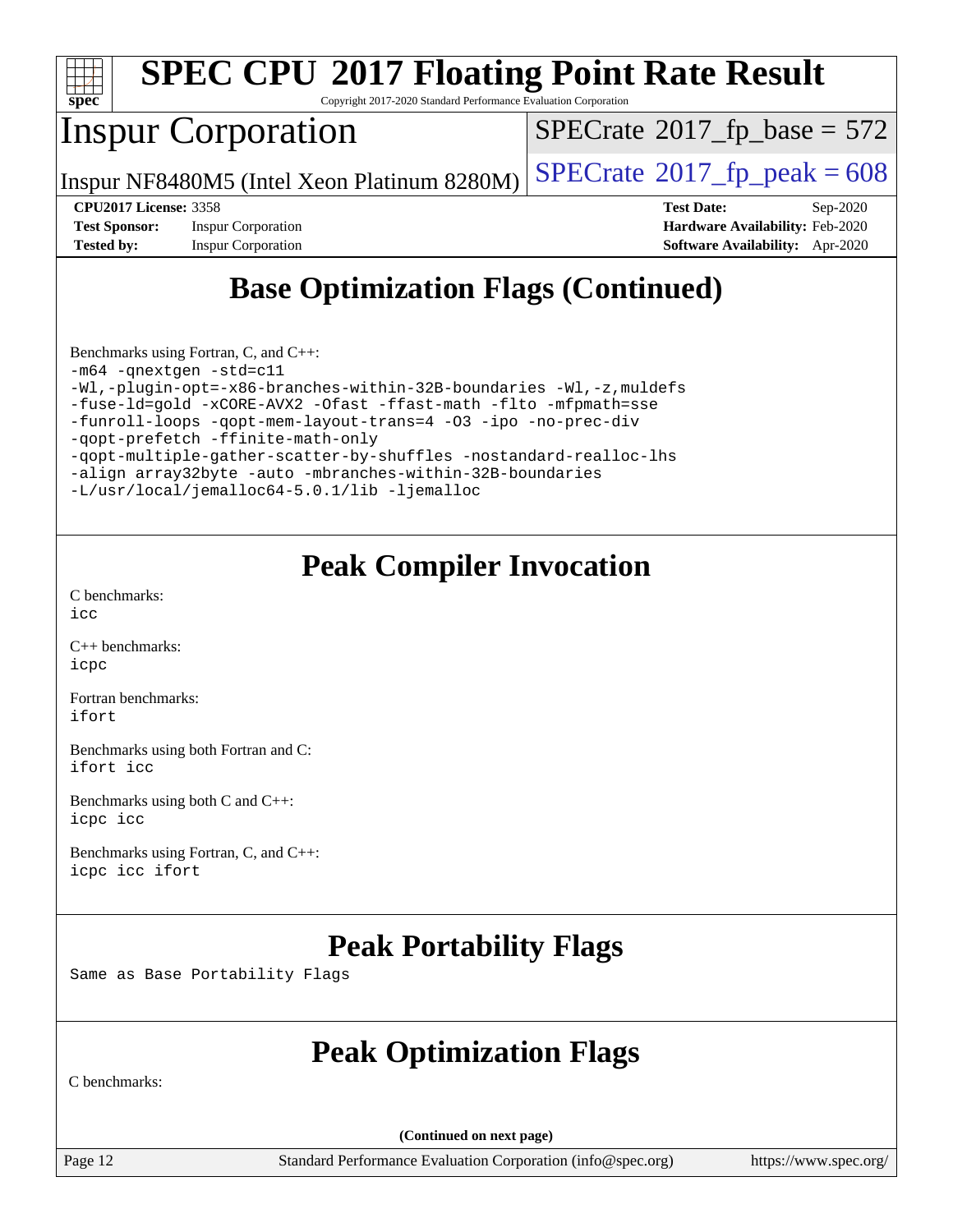

Copyright 2017-2020 Standard Performance Evaluation Corporation

## Inspur Corporation

 $SPECTate$ <sup>®</sup>[2017\\_fp\\_base =](http://www.spec.org/auto/cpu2017/Docs/result-fields.html#SPECrate2017fpbase) 572

Inspur NF8480M5 (Intel Xeon Platinum 8280M)  $\left|$  [SPECrate](http://www.spec.org/auto/cpu2017/Docs/result-fields.html#SPECrate2017fppeak)<sup>®</sup>[2017\\_fp\\_peak = 6](http://www.spec.org/auto/cpu2017/Docs/result-fields.html#SPECrate2017fppeak)08

**[Tested by:](http://www.spec.org/auto/cpu2017/Docs/result-fields.html#Testedby)** Inspur Corporation **[Software Availability:](http://www.spec.org/auto/cpu2017/Docs/result-fields.html#SoftwareAvailability)** Apr-2020

**[CPU2017 License:](http://www.spec.org/auto/cpu2017/Docs/result-fields.html#CPU2017License)** 3358 **[Test Date:](http://www.spec.org/auto/cpu2017/Docs/result-fields.html#TestDate)** Sep-2020 **[Test Sponsor:](http://www.spec.org/auto/cpu2017/Docs/result-fields.html#TestSponsor)** Inspur Corporation **[Hardware Availability:](http://www.spec.org/auto/cpu2017/Docs/result-fields.html#HardwareAvailability)** Feb-2020

# **[Peak Optimization Flags \(Continued\)](http://www.spec.org/auto/cpu2017/Docs/result-fields.html#PeakOptimizationFlags)**

 $519.$ lbm\_r: basepeak = yes

538.imagick\_r: basepeak = yes

544.nab\_r: basepeak = yes

[C++ benchmarks:](http://www.spec.org/auto/cpu2017/Docs/result-fields.html#CXXbenchmarks)

 $508$ .namd\_r: basepeak = yes

 510.parest\_r: [-m64](http://www.spec.org/cpu2017/results/res2020q4/cpu2017-20200928-24048.flags.html#user_peakCXXLD510_parest_r_m64-icc) [-qnextgen](http://www.spec.org/cpu2017/results/res2020q4/cpu2017-20200928-24048.flags.html#user_peakCXXLD510_parest_r_f-qnextgen) [-Wl,-plugin-opt=-x86-branches-within-32B-boundaries](http://www.spec.org/cpu2017/results/res2020q4/cpu2017-20200928-24048.flags.html#user_peakLDFLAGS510_parest_r_f-x86-branches-within-32B-boundaries_0098b4e4317ae60947b7b728078a624952a08ac37a3c797dfb4ffeb399e0c61a9dd0f2f44ce917e9361fb9076ccb15e7824594512dd315205382d84209e912f3) [-Wl,-z,muldefs](http://www.spec.org/cpu2017/results/res2020q4/cpu2017-20200928-24048.flags.html#user_peakEXTRA_LDFLAGS510_parest_r_link_force_multiple1_b4cbdb97b34bdee9ceefcfe54f4c8ea74255f0b02a4b23e853cdb0e18eb4525ac79b5a88067c842dd0ee6996c24547a27a4b99331201badda8798ef8a743f577) [-fuse-ld=gold](http://www.spec.org/cpu2017/results/res2020q4/cpu2017-20200928-24048.flags.html#user_peakEXTRA_LDFLAGS510_parest_r_f-fuse-ld_920b3586e2b8c6e0748b9c84fa9b744736ba725a32cab14ad8f3d4ad28eecb2f59d1144823d2e17006539a88734fe1fc08fc3035f7676166309105a78aaabc32) [-xCORE-AVX2](http://www.spec.org/cpu2017/results/res2020q4/cpu2017-20200928-24048.flags.html#user_peakCXXOPTIMIZE510_parest_r_f-xCORE-AVX2) [-Ofast](http://www.spec.org/cpu2017/results/res2020q4/cpu2017-20200928-24048.flags.html#user_peakCXXOPTIMIZE510_parest_r_f-Ofast) [-ffast-math](http://www.spec.org/cpu2017/results/res2020q4/cpu2017-20200928-24048.flags.html#user_peakCXXOPTIMIZE510_parest_r_f-ffast-math) [-flto](http://www.spec.org/cpu2017/results/res2020q4/cpu2017-20200928-24048.flags.html#user_peakCXXOPTIMIZE510_parest_r_f-flto) [-mfpmath=sse](http://www.spec.org/cpu2017/results/res2020q4/cpu2017-20200928-24048.flags.html#user_peakCXXOPTIMIZE510_parest_r_f-mfpmath_70eb8fac26bde974f8ab713bc9086c5621c0b8d2f6c86f38af0bd7062540daf19db5f3a066d8c6684be05d84c9b6322eb3b5be6619d967835195b93d6c02afa1) [-funroll-loops](http://www.spec.org/cpu2017/results/res2020q4/cpu2017-20200928-24048.flags.html#user_peakCXXOPTIMIZE510_parest_r_f-funroll-loops) [-qopt-mem-layout-trans=4](http://www.spec.org/cpu2017/results/res2020q4/cpu2017-20200928-24048.flags.html#user_peakCXXOPTIMIZE510_parest_r_f-qopt-mem-layout-trans_fa39e755916c150a61361b7846f310bcdf6f04e385ef281cadf3647acec3f0ae266d1a1d22d972a7087a248fd4e6ca390a3634700869573d231a252c784941a8) [-L/usr/local/jemalloc64-5.0.1/lib](http://www.spec.org/cpu2017/results/res2020q4/cpu2017-20200928-24048.flags.html#user_peakEXTRA_LIBS510_parest_r_jemalloc_link_path64_1_cc289568b1a6c0fd3b62c91b824c27fcb5af5e8098e6ad028160d21144ef1b8aef3170d2acf0bee98a8da324cfe4f67d0a3d0c4cc4673d993d694dc2a0df248b) -liemalloc

[Fortran benchmarks](http://www.spec.org/auto/cpu2017/Docs/result-fields.html#Fortranbenchmarks):

```
 503.bwaves_r: -m64 -Wl,-plugin-opt=-x86-branches-within-32B-boundaries
-Wl,-z,muldefs -fuse-ld=gold -xCORE-AVX2 -O3 -ipo
-no-prec-div -qopt-prefetch -ffinite-math-only
-qopt-multiple-gather-scatter-by-shuffles
-qopt-mem-layout-trans=4 -nostandard-realloc-lhs
-align array32byte -auto -mbranches-within-32B-boundaries
-L/usr/local/jemalloc64-5.0.1/lib -ljemalloc
```
 $549.$ fotonik $3d$ <sub>-</sub> $r:$  basepeak = yes

554.roms\_r: Same as 503.bwaves\_r

[Benchmarks using both Fortran and C:](http://www.spec.org/auto/cpu2017/Docs/result-fields.html#BenchmarksusingbothFortranandC)

 521.wrf\_r: [-prof-gen](http://www.spec.org/cpu2017/results/res2020q4/cpu2017-20200928-24048.flags.html#user_peakPASS1_CFLAGSPASS1_FFLAGSPASS1_LDFLAGS521_wrf_r_prof_gen_5aa4926d6013ddb2a31985c654b3eb18169fc0c6952a63635c234f711e6e63dd76e94ad52365559451ec499a2cdb89e4dc58ba4c67ef54ca681ffbe1461d6b36)(pass 1) [-prof-use](http://www.spec.org/cpu2017/results/res2020q4/cpu2017-20200928-24048.flags.html#user_peakPASS2_CFLAGSPASS2_FFLAGSPASS2_LDFLAGS521_wrf_r_prof_use_1a21ceae95f36a2b53c25747139a6c16ca95bd9def2a207b4f0849963b97e94f5260e30a0c64f4bb623698870e679ca08317ef8150905d41bd88c6f78df73f19)(pass 2) [-xCORE-AVX2](http://www.spec.org/cpu2017/results/res2020q4/cpu2017-20200928-24048.flags.html#user_peakCOPTIMIZEPASS2_COPTIMIZEPASS2_FOPTIMIZE521_wrf_r_f-xCORE-AVX2) [-O3](http://www.spec.org/cpu2017/results/res2020q4/cpu2017-20200928-24048.flags.html#user_peakCOPTIMIZEPASS1_COPTIMIZEPASS1_FOPTIMIZEPASS2_COPTIMIZEPASS2_FOPTIMIZE521_wrf_r_f-O3) [-ipo](http://www.spec.org/cpu2017/results/res2020q4/cpu2017-20200928-24048.flags.html#user_peakCOPTIMIZEPASS1_COPTIMIZEPASS1_FOPTIMIZEPASS2_COPTIMIZEPASS2_FOPTIMIZE521_wrf_r_f-ipo) [-no-prec-div](http://www.spec.org/cpu2017/results/res2020q4/cpu2017-20200928-24048.flags.html#user_peakCOPTIMIZEPASS1_COPTIMIZEPASS1_FOPTIMIZEPASS2_COPTIMIZEPASS2_FOPTIMIZE521_wrf_r_f-no-prec-div) [-qopt-prefetch](http://www.spec.org/cpu2017/results/res2020q4/cpu2017-20200928-24048.flags.html#user_peakCOPTIMIZEPASS1_COPTIMIZEPASS1_FOPTIMIZEPASS2_COPTIMIZEPASS2_FOPTIMIZE521_wrf_r_f-qopt-prefetch) [-ffinite-math-only](http://www.spec.org/cpu2017/results/res2020q4/cpu2017-20200928-24048.flags.html#user_peakCOPTIMIZEPASS1_COPTIMIZEPASS1_FOPTIMIZEPASS2_COPTIMIZEPASS2_FOPTIMIZE521_wrf_r_f_finite_math_only_cb91587bd2077682c4b38af759c288ed7c732db004271a9512da14a4f8007909a5f1427ecbf1a0fb78ff2a814402c6114ac565ca162485bbcae155b5e4258871) [-qopt-multiple-gather-scatter-by-shuffles](http://www.spec.org/cpu2017/results/res2020q4/cpu2017-20200928-24048.flags.html#user_peakCOPTIMIZEPASS1_COPTIMIZEPASS1_FOPTIMIZEPASS2_COPTIMIZEPASS2_FOPTIMIZE521_wrf_r_f-qopt-multiple-gather-scatter-by-shuffles) [-qopt-mem-layout-trans=4](http://www.spec.org/cpu2017/results/res2020q4/cpu2017-20200928-24048.flags.html#user_peakCOPTIMIZEFOPTIMIZEPASS1_COPTIMIZEPASS1_FOPTIMIZEPASS2_COPTIMIZEPASS2_FOPTIMIZE521_wrf_r_f-qopt-mem-layout-trans_fa39e755916c150a61361b7846f310bcdf6f04e385ef281cadf3647acec3f0ae266d1a1d22d972a7087a248fd4e6ca390a3634700869573d231a252c784941a8) [-mbranches-within-32B-boundaries](http://www.spec.org/cpu2017/results/res2020q4/cpu2017-20200928-24048.flags.html#user_peakEXTRA_COPTIMIZEEXTRA_FOPTIMIZE521_wrf_r_f-mbranches-within-32B-boundaries) [-nostandard-realloc-lhs](http://www.spec.org/cpu2017/results/res2020q4/cpu2017-20200928-24048.flags.html#user_peakEXTRA_FOPTIMIZE521_wrf_r_f_2003_std_realloc_82b4557e90729c0f113870c07e44d33d6f5a304b4f63d4c15d2d0f1fab99f5daaed73bdb9275d9ae411527f28b936061aa8b9c8f2d63842963b95c9dd6426b8a) [-align array32byte](http://www.spec.org/cpu2017/results/res2020q4/cpu2017-20200928-24048.flags.html#user_peakEXTRA_FOPTIMIZE521_wrf_r_align_array32byte_b982fe038af199962ba9a80c053b8342c548c85b40b8e86eb3cc33dee0d7986a4af373ac2d51c3f7cf710a18d62fdce2948f201cd044323541f22fc0fffc51b6) [-auto](http://www.spec.org/cpu2017/results/res2020q4/cpu2017-20200928-24048.flags.html#user_peakEXTRA_FOPTIMIZE521_wrf_r_f-auto) [-L/usr/local/jemalloc64-5.0.1/lib](http://www.spec.org/cpu2017/results/res2020q4/cpu2017-20200928-24048.flags.html#user_peakEXTRA_LIBS521_wrf_r_jemalloc_link_path64_1_cc289568b1a6c0fd3b62c91b824c27fcb5af5e8098e6ad028160d21144ef1b8aef3170d2acf0bee98a8da324cfe4f67d0a3d0c4cc4673d993d694dc2a0df248b) [-ljemalloc](http://www.spec.org/cpu2017/results/res2020q4/cpu2017-20200928-24048.flags.html#user_peakEXTRA_LIBS521_wrf_r_jemalloc_link_lib_d1249b907c500fa1c0672f44f562e3d0f79738ae9e3c4a9c376d49f265a04b9c99b167ecedbf6711b3085be911c67ff61f150a17b3472be731631ba4d0471706)

527.cam4\_r: basepeak = yes

[Benchmarks using both C and C++](http://www.spec.org/auto/cpu2017/Docs/result-fields.html#BenchmarksusingbothCandCXX):

 511.povray\_r: [-prof-gen](http://www.spec.org/cpu2017/results/res2020q4/cpu2017-20200928-24048.flags.html#user_peakPASS1_CFLAGSPASS1_CXXFLAGSPASS1_LDFLAGS511_povray_r_prof_gen_5aa4926d6013ddb2a31985c654b3eb18169fc0c6952a63635c234f711e6e63dd76e94ad52365559451ec499a2cdb89e4dc58ba4c67ef54ca681ffbe1461d6b36)(pass 1) [-prof-use](http://www.spec.org/cpu2017/results/res2020q4/cpu2017-20200928-24048.flags.html#user_peakPASS2_CFLAGSPASS2_CXXFLAGSPASS2_LDFLAGS511_povray_r_prof_use_1a21ceae95f36a2b53c25747139a6c16ca95bd9def2a207b4f0849963b97e94f5260e30a0c64f4bb623698870e679ca08317ef8150905d41bd88c6f78df73f19)(pass 2) [-xCORE-AVX2](http://www.spec.org/cpu2017/results/res2020q4/cpu2017-20200928-24048.flags.html#user_peakCOPTIMIZECXXOPTIMIZEPASS2_COPTIMIZEPASS2_CXXOPTIMIZE511_povray_r_f-xCORE-AVX2) [-O3](http://www.spec.org/cpu2017/results/res2020q4/cpu2017-20200928-24048.flags.html#user_peakCOPTIMIZECXXOPTIMIZEPASS1_COPTIMIZEPASS1_CXXOPTIMIZEPASS2_COPTIMIZEPASS2_CXXOPTIMIZE511_povray_r_f-O3) [-ipo](http://www.spec.org/cpu2017/results/res2020q4/cpu2017-20200928-24048.flags.html#user_peakCOPTIMIZECXXOPTIMIZEPASS1_COPTIMIZEPASS1_CXXOPTIMIZEPASS2_COPTIMIZEPASS2_CXXOPTIMIZE511_povray_r_f-ipo) [-no-prec-div](http://www.spec.org/cpu2017/results/res2020q4/cpu2017-20200928-24048.flags.html#user_peakCOPTIMIZECXXOPTIMIZEPASS1_COPTIMIZEPASS1_CXXOPTIMIZEPASS2_COPTIMIZEPASS2_CXXOPTIMIZE511_povray_r_f-no-prec-div) [-qopt-prefetch](http://www.spec.org/cpu2017/results/res2020q4/cpu2017-20200928-24048.flags.html#user_peakCOPTIMIZECXXOPTIMIZEPASS1_COPTIMIZEPASS1_CXXOPTIMIZEPASS2_COPTIMIZEPASS2_CXXOPTIMIZE511_povray_r_f-qopt-prefetch) [-ffinite-math-only](http://www.spec.org/cpu2017/results/res2020q4/cpu2017-20200928-24048.flags.html#user_peakCOPTIMIZECXXOPTIMIZEPASS1_COPTIMIZEPASS1_CXXOPTIMIZEPASS2_COPTIMIZEPASS2_CXXOPTIMIZE511_povray_r_f_finite_math_only_cb91587bd2077682c4b38af759c288ed7c732db004271a9512da14a4f8007909a5f1427ecbf1a0fb78ff2a814402c6114ac565ca162485bbcae155b5e4258871)

**(Continued on next page)**